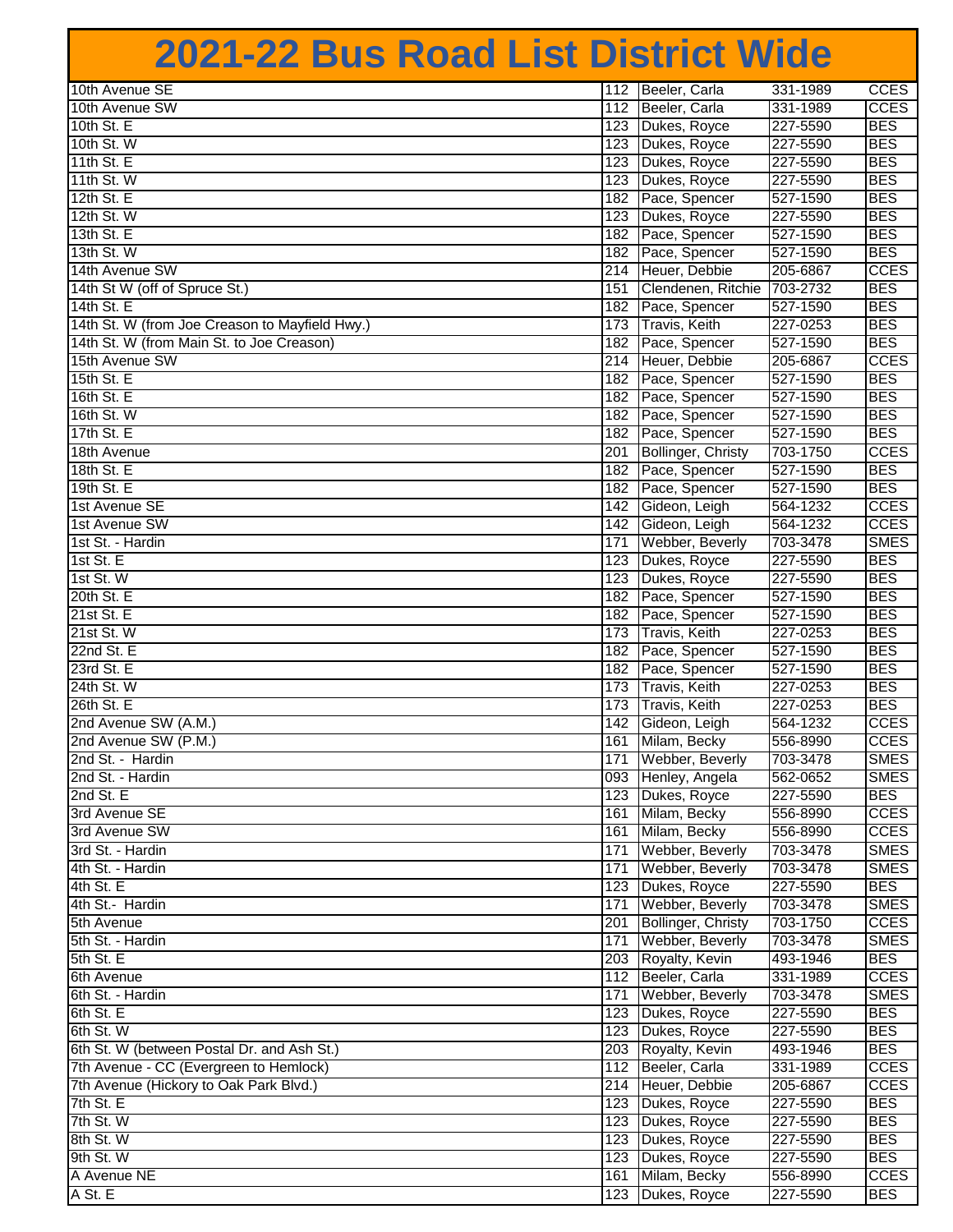| IA St. W                                     |     | 123 Dukes, Royce       | 227-5590         | <b>BES</b>  |
|----------------------------------------------|-----|------------------------|------------------|-------------|
| Able Rd.                                     | 141 | McKnight, Gary         | 519-3868         | JES         |
| Abraham Rd.                                  |     | 185 Washburn, Anita    | 354-9116         | JES         |
| Access Rd.                                   |     | 203 Royalty, Kevin     | 493-1946         | <b>BES</b>  |
| Acre Lane                                    |     | 185 Washburn, Anita    | 354-9116         | JES         |
| Adair Drive (In the Moore's area)            |     | 113 Fox, Randy         | 703-9352         | <b>CES</b>  |
| Adair Subdivision (Off of Griggstown Rd)     | 122 | Spicer, Mark           | 618-972-1854     | <b>CES</b>  |
| Ahab Rd.                                     |     | 204 Webber, Tony       | 703-6870         | JES.        |
| Al York Rd.                                  |     | 184 Howard, Shari      | 703-0484         | <b>CES</b>  |
| Alabama St.                                  |     | 142 Gideon, Leigh      | 564-1232         | <b>CCES</b> |
| Alabaster Lane                               | 141 | McKnight, Gary         | 703-6364         | JES         |
| Alamo Rd. (North of Hwy. 62)                 | 124 |                        | 205-2750         | <b>CCES</b> |
|                                              |     | Lucas, CeCe            |                  |             |
| Alamo Rd. (South of Hwy. 62)                 | 112 | Beeler, Carla          | 331-1989         | <b>CCES</b> |
| Alaska St.                                   | 142 | Gideon, Leigh          | 564-1232         | <b>CCES</b> |
| <b>Alben Barkley Drive</b>                   |     | 134 Williams, Kandi    | 748-9231         | CES         |
| Allegheny Rd.                                | 131 | Tapscott, Michelle     | 331-1058         | CES         |
| <b>Allen Heights Drive</b>                   | 151 | Clendenen, Ritchie     | 703-2732         | <b>BES</b>  |
| Anchor Lane                                  |     | 113 Fox, Randy         | 703-9352         | <b>CES</b>  |
| Anderson Lane                                | 211 | Beard, Lisa            | 252-6117         | <b>SMES</b> |
| <b>Andrew Way</b>                            |     | 134 Williams, Kandi    | 748-9231         | <b>CES</b>  |
| Apple St.                                    |     | 112 Beeler, Carla      | 331-1989         | <b>CCES</b> |
| Apricot Ave.                                 |     | 112 Beeler, Carla      | 331-1989         | <b>CCES</b> |
| Arant Rd.                                    |     | 163 Mathis, Deb        | 703-7111         | <b>SMES</b> |
| Arant Rd. (from Breezeel Rd to Symsonia Hwy) | 151 | Clendenen, Ritchie     | 703-2732         | <b>BES</b>  |
| Arizona St.                                  | 142 | Gideon, Leigh          | 564-1232         | <b>CCES</b> |
| Arkansas St.                                 |     | 142 Gideon, Leigh      | 564-1232         | <b>CCES</b> |
| Arlene Lane                                  | 161 | Milam, Becky           | 556-8990         | <b>CCES</b> |
| Arrowhead Rd.                                | 162 | Gutridge, Bruce        | 740-334-9728     | <b>SMES</b> |
| <b>Arthur Court Drive</b>                    |     | 113 Fox, Randy         | 703-9352         | CES         |
| <b>Ascot Drive</b>                           |     | 113 Fox, Randy         | 703-9352         | CES         |
| Ash St.                                      | 161 | Milam, Becky           | 556-8990         | <b>CCES</b> |
| Ash St.                                      |     | 203 Royalty, Kevin     | 493-1946         | <b>BES</b>  |
| Ash St. NE                                   | 161 | Milam, Becky           | 556-8990         | <b>CCES</b> |
|                                              |     |                        | 227-0253         | <b>BES</b>  |
| Ashley Dr.                                   |     | 173 Travis, Keith      |                  |             |
| Aspen St.                                    |     | 142 Gideon, Leigh      | 564-1232         | <b>CCES</b> |
| Atlanta Lane                                 | 201 | Bollinger, Christy     | 703-1750         | <b>CCES</b> |
| <b>Atlas Lane</b>                            |     | 202 Scott, Karen       | 493-3134         | <b>SES</b>  |
| Augusta Ln.                                  |     | 173 Travis, Keith      | 227-0253         | <b>BES</b>  |
| Aurora Highway (East of 641)                 |     | 171 Webber, Beverly    | 703-3478         | <b>SMES</b> |
| Aurora Hwy.                                  |     | 153 Joyce, Teresa      | 703-5266         | JES         |
| <b>Austin Lane</b>                           |     | 153 Joyce, Teresa      | 703-5266         | <b>JES</b>  |
| Autumn Lane                                  |     | 134 Williams, Kandi    | 748-9231         | <b>CES</b>  |
| B St. W                                      |     | 123 Dukes, Royce       | 227-5590         | <b>BES</b>  |
| B. M. Blankenship Lane (same as Blankenship) |     | 144 Morrison, Patty    | 703-6364         | <b>JES</b>  |
| Bailey Rd.                                   |     | 132 Copeland, Lynn     | 803-984-1715     | <b>SES</b>  |
| Barge Island Rd./Hwy. 962                    |     | 164 Thomason, Bob      | 705-3173         | <b>JES</b>  |
| Barnes Rd.                                   |     | 152 Walker, Jeff       | 703-8626         | <b>SES</b>  |
| Barnes Rd.                                   |     | 203 Royalty, Kevin     | 493-1946         | <b>BES</b>  |
| Barnett Cemetary Rd.                         |     | 144 Morrison, Patty    | 703-6364         | <b>JES</b>  |
| Barrett Rd. (South of Hwy. 62)               |     | 132 Copeland, Lynn     | 803-984-1715 SES |             |
| Bass Blvd.                                   |     | 113 Fox, Randy         | 703-9352         | <b>CES</b>  |
| <b>Bass Lane</b>                             |     | 134 Williams, Kandi    | 748-9231         | <b>CES</b>  |
| <b>Bay View Drive</b>                        |     | 113 Fox, Randy         | 703-9352         | <b>CES</b>  |
| Beachwood Ln.                                |     | 203 Royalty, Kevin     | 493-1946         | <b>BES</b>  |
| Beal Rd.                                     |     | 204 Webber, Tony       | 703-6870         | <b>JES</b>  |
|                                              |     | 181 Norton, Lisa       | 703-0332         | <b>CES</b>  |
| <b>Bear Creek Drive</b>                      |     |                        |                  |             |
| Bear Creek Rd.                               |     | 164 Thomason, Bob      | 705-3173         | <b>JES</b>  |
| <b>Bear Drive</b>                            |     | 204 Webber, Tony       | 703-6870         | <b>JES</b>  |
| Bear Run Rd.                                 |     | 134 Williams, Kandi    | 748-9231         | <b>CES</b>  |
| <b>Bearington Drive</b>                      |     | 134 Williams, Kandi    | 748-9231         | <b>CES</b>  |
| Beasley Rd.                                  |     | 204 Webber, Tony       | 703-6870         | JES         |
| <b>Beckort Drive</b>                         |     | 131 Tapscott, Michelle | 331-1058         | <b>CES</b>  |
| Bee Spring Rd.                               |     | 164 Thomason, Bob      | 705-3173         | JES         |
| Beech St. NE                                 | 161 | Milam, Becky           | 556-8990         | <b>CCES</b> |
| Belair Ln.                                   |     | 114 Watson, Lee        | 519-7141         | <b>BES</b>  |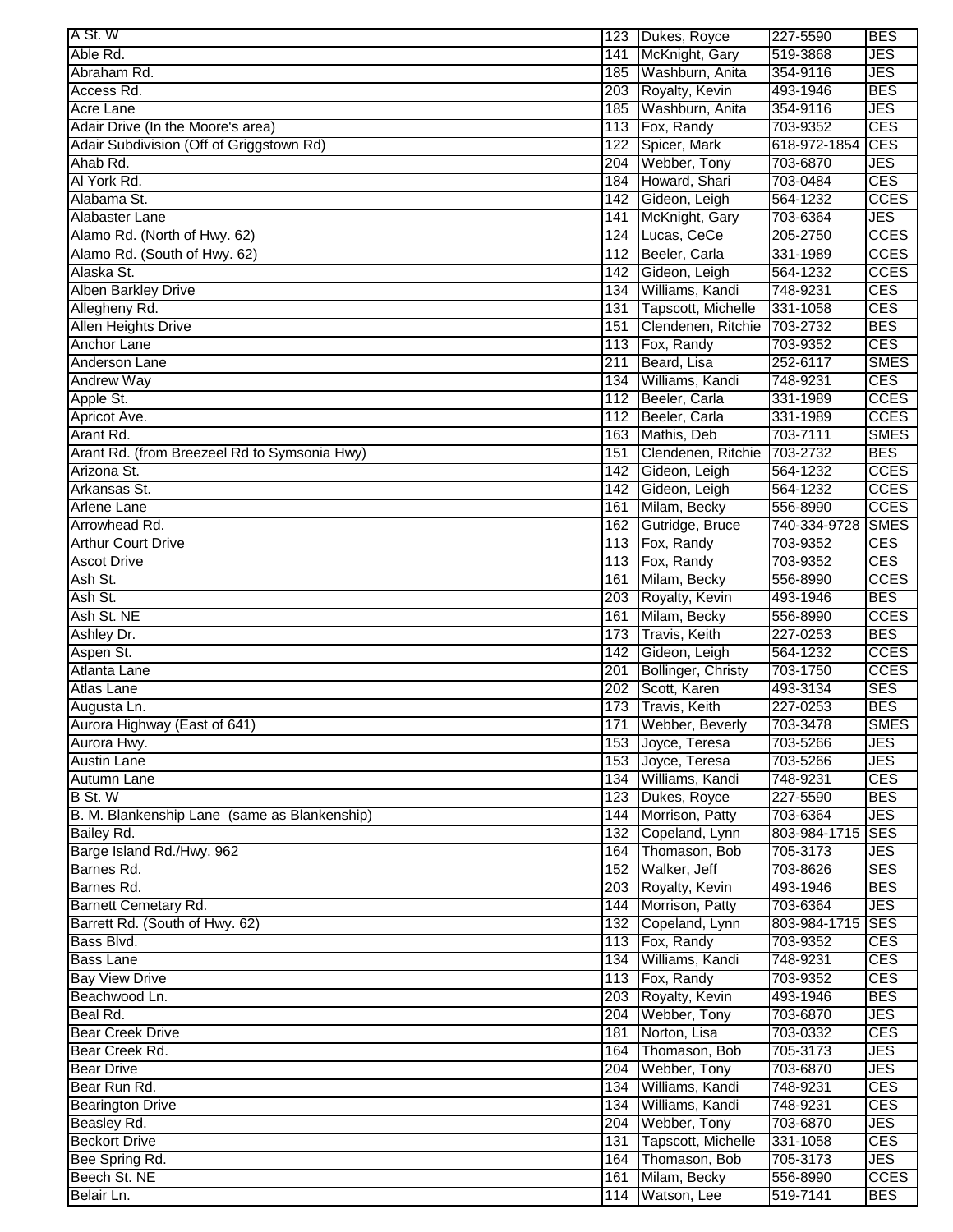| Belew Rd.                                                                | 141 | McKnight, Gary                  | 519-3868          | <b>JES</b>  |
|--------------------------------------------------------------------------|-----|---------------------------------|-------------------|-------------|
| Belmeade Lane (walks out to Hwy 68)                                      | 153 | Joyce, Teresa                   | 703-5266          | <b>JES</b>  |
| <b>Benning Lane</b>                                                      |     | 162 Gutridge, Bruce             | 740-334-9728      | <b>SMES</b> |
| Bent Branch Rd.                                                          |     | 113 Fox, Randy                  | 703-9352          | <b>CES</b>  |
| Bent Creek Dr.                                                           |     | 114 Watson, Lee                 | 519-7141          | <b>BES</b>  |
| Benton Briensburg Rd./Dump Rd. (between Hwy. 58 & Benton-Birmingham Rd.) | 184 | Howard, Shari                   | 703-0484          | <b>CES</b>  |
| Benton-Birmingham Rd - West End (Eastside Village Trailor Crt)           | 182 | Pace, Spencer                   | 527-1590          | <b>BES</b>  |
| Benton-Birmingham Rd. East end (Hwy. 68 to Wolf Ln.)                     | 172 | Reynolds, Jill                  | 354-6825          | <b>JES</b>  |
| <b>Berwick Lane</b>                                                      | 202 | Scott, Karen                    | 493-3134          | <b>SES</b>  |
| Bethel Rd.                                                               | 182 | Pace, Spencer                   | 527-1590          | <b>BES</b>  |
| Bethlehem Church Road                                                    | 143 | Thweatt, Mark                   | 703-6375          | <b>SES</b>  |
|                                                                          |     |                                 |                   |             |
| Big Bear Highway/Hwy. 58                                                 | 134 | Williams, Kandi                 | 748-9231          | <b>CES</b>  |
| <b>Big Bear Resort Road</b>                                              | 134 | Williams, Kandi                 | 748-9231          | <b>CES</b>  |
| <b>Bill Butler Rd.</b>                                                   | 213 | Romero, David                   | 931-561-6838      | <b>SMES</b> |
| <b>Bill Hammel Lane</b>                                                  | 134 | Williams, Kandi                 | 748-9231          | <b>CES</b>  |
| Billy Henson Rd.                                                         | 164 | Thomason, Bob                   | 705-3173          | <b>JES</b>  |
| Billy Watkins Rd.                                                        | 184 | Howard, Shari                   | 703-0484          | <b>CES</b>  |
| Birch St.                                                                |     | 123 Dukes, Royce                | 227-5590          | <b>BES</b>  |
| Birch St. (from 12th to 14th)                                            |     | 182 Pace, Spencer               | 527-1590          | <b>BES</b>  |
| <b>Birmingham Drive</b>                                                  | 134 | Williams, Kandi                 | 748-9231          | <b>CES</b>  |
| Bishop Point Rd.                                                         | 141 | McKnight, Gary                  | 519-3868          | <b>JES</b>  |
| <b>Bismark Rd</b>                                                        | 185 | Washburn, Anita                 | 354-9116          | <b>JES</b>  |
| Bizzel Rd.                                                               | 181 | Norton, Lisa                    | 703-0332          | <b>CES</b>  |
| <b>Black Knight Court</b>                                                |     | 124 Lucas, CeCe                 | 205-2750          | <b>CCES</b> |
| <b>Blades Lane</b>                                                       | 161 | Milam, Becky                    | 556-8990          | <b>CCES</b> |
| <b>Blakney Lane</b>                                                      | 152 | Walker, Jeff                    | 703-8626          | <b>SES</b>  |
| Blankenship Lane (same at BM Blankenship)                                | 144 | Morrison, Patty                 | 703-6364          | <b>JES</b>  |
| <b>Boatright Dr</b>                                                      | 214 | Heuer, Debbie                   | 205-6867          | <b>CCES</b> |
| <b>Boatwerks Drive</b>                                                   | 134 | Williams, Kandi                 | 748-9231          | <b>CES</b>  |
| Bohannon Rd                                                              | 151 | Clendenen, Ritchie              | 703-2732          | <b>BES</b>  |
| Bondurant Rd.                                                            | 183 | Henson, Katie                   | 816-3143          | <b>SMES</b> |
| Boone Hill Rd.                                                           | 143 | Thweatt, Mark                   | 703-6375          | <b>SES</b>  |
| <b>Bor Court</b>                                                         | 124 | Lucas, CeCe                     | 205-2750          | <b>CCES</b> |
| <b>Bounty Drive</b>                                                      | 204 | Webber, Tony                    | 703-6870          | <b>JES</b>  |
|                                                                          | 141 |                                 | 519-3868          | <b>JES</b>  |
| Brad Drive (walks out to Hidden Lake Road)                               |     | McKnight, Gary                  |                   | <b>SES</b>  |
| <b>Branden Lane</b>                                                      | 133 | Reason, Marsha                  | 703-6701          |             |
| <b>Bratcher Lane</b>                                                     | 141 | McKnight, Gary                  | 519-3868          | <b>JES</b>  |
| <b>Breeze Lane</b>                                                       |     | 212 Reid, Shanda                | 703-0070          | <b>SES</b>  |
| Breezeel School Rd. (Jackson School Rd to Arant Rd)                      |     | 151 Clendenen, Ritchie 703-2732 |                   | <b>BES</b>  |
| Brewers Highway (Brewer's Grocery-Jack Treas Rd to Graves Co. Line)      |     | 162 Gutridge, Bruce             | 740-334-9728 SMES |             |
| Brewers Highway (Union Hill Rd. to Penny Rd.) address less than 7555     |     | 093 Henley, Angela              | 562-0652          | <b>SMES</b> |
| Brewers Hwy.                                                             |     | 093 Henley, Angela              | 562-0652          | <b>SMES</b> |
| Brewers Hwy. (From Kirksey Hwy. to Jack Treas Rd.)                       |     | 093 Henley, Angela              | 562-0652          | <b>SMES</b> |
| Brewers Hwy. (From Wadesboro Rd. to Duncan Creek Rd.)                    |     | 093 Henley, Angela              | 562-0652          | <b>SMES</b> |
| Brezeel School Rd.                                                       |     | 163 Mathis, Deb                 | 703-7111          | <b>SMES</b> |
| <b>Briarwood Lane</b>                                                    |     | 153 Joyce, Teresa               | 703-5266          | <b>JES</b>  |
| Briensburg Rd./Hwy. 58 (Between Hwy. 641 and 68) South from Al York Rd.  |     | 184 Howard, Shari               | 703-0484          | <b>CES</b>  |
| Briensburg Rd./Hwy. 58 (From Hwy. 641 to Al York Rd.)                    |     | 124 Lucas, CeCe                 | 205-2750          | <b>CES</b>  |
| Briensburg-Tatumsville Rd.                                               | 111 | Paddack, Christy                | 217-7963          | <b>CES</b>  |
| <b>Brigadoon Lane</b>                                                    | 181 | Norton, Lisa                    | 703-0332          | <b>CES</b>  |
| Bright Rd.                                                               |     | 143 Thweatt, Mark               | 703-6375          | <b>SES</b>  |
| <b>Briley Way</b>                                                        | 151 | Clendenen, Ritchie              | 703-2732          | <b>BES</b>  |
| <b>Brittany Lane</b>                                                     |     | 144 Morrison, Patty             | 703-6364          | <b>JES</b>  |
| <b>Broadmore Lane</b>                                                    |     | 141 McKnight, Gary              | 519-3868          | <b>JES</b>  |
| <b>Brook Point Drive</b>                                                 |     | 181 Norton, Lisa                | 703-0332          | <b>CES</b>  |
| <b>Brooks Circle</b>                                                     | 181 | Norton, Lisa                    | 703-0332          | <b>CES</b>  |
| <b>Brooks Circle Spur</b>                                                | 181 | Norton, Lisa                    | 703-0332          | <b>CES</b>  |
| Brouette Rd.                                                             |     | 181 Norton, Lisa                | 703-0332          | <b>CES</b>  |
| Bryant Rd.                                                               |     | 172 Reynolds, Jill              | 354-6824          | <b>JES</b>  |
| BT Connector Rd.                                                         |     | 111 Paddack, Christy            | 217-7963          | <b>CES</b>  |
| <b>Bub Myers Lane</b>                                                    |     | 113 Fox, Randy                  | 703-9352          | <b>CES</b>  |
| <b>Buck Lane</b>                                                         |     | 143 Thweatt, Mark               | 703-6375          | <b>SES</b>  |
| <b>Buckhorn Circle</b>                                                   |     | 113 Fox, Randy                  | 703-9352          | <b>CES</b>  |
| Buddy's Bay Rd.                                                          | 134 | Williams, Kandi                 | 748-9231          | <b>CES</b>  |
| Buffalo Rd.                                                              | 142 | Gideon, Leigh                   | 564-1232          | <b>CCES</b> |
|                                                                          |     |                                 |                   |             |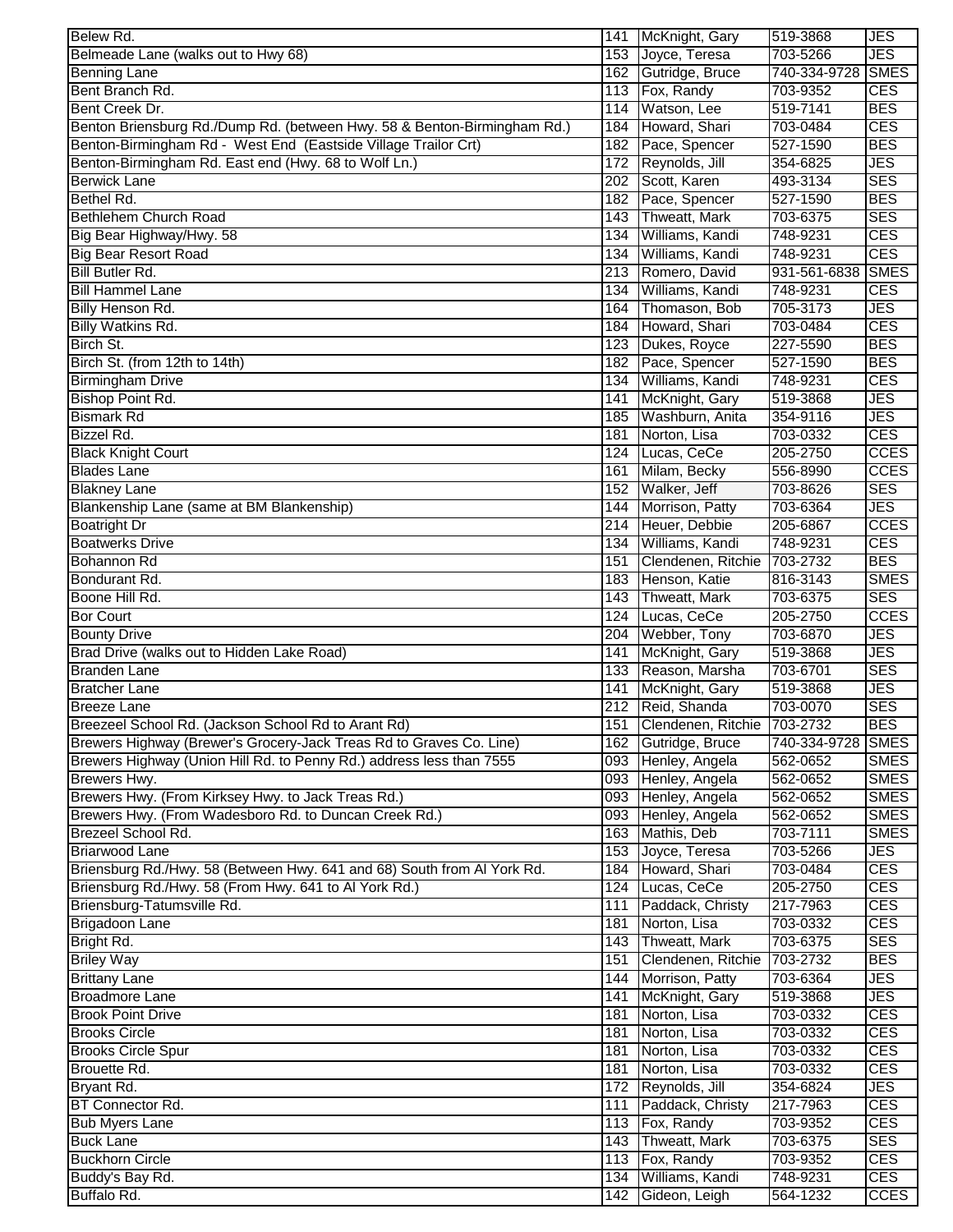| <b>Byrd Lane</b>                                          |                  | 212 Reid, Shanda          | 703-0070         | <b>SES</b>  |
|-----------------------------------------------------------|------------------|---------------------------|------------------|-------------|
| Cabin Lane                                                |                  | 113 Fox, Randy            | 703-9352         | <b>CES</b>  |
| <b>Cactus Drive</b>                                       | 184              | Howard, Shari             | 703-0484         | <b>CES</b>  |
| Cagel Rd.                                                 | 181              | Norton, Lisa              | 703-0332         | <b>CES</b>  |
| Calvert City Circle (East of Lampley Rd.)                 |                  | 212 Reid, Shanda          | 703-0070         | <b>SES</b>  |
| Calvert City Circle (West of Lampley Rd.)                 | 132              | Copeland, Lynn            | 803-984-1715 SES |             |
| Calvert City Rd. (Industrial Pkwy to Vaughn's Chapel Rd)  |                  | 124 Lucas, CeCe           | 205-2750         | <b>CCES</b> |
| Calvert City Rd. (North of Hwy. 62 to David's Lane)       |                  | 202 Scott, Karen          | 493-3134         | <b>SES</b>  |
| <b>Cambridge Shores Drive</b>                             |                  | 113 Fox, Randy            | 703-9352         | <b>CES</b>  |
| <b>Camelot Drive</b>                                      | 124              | Lucas, CeCe               | 205-2750         | <b>CCES</b> |
| <b>Cameron Drive</b>                                      | 134              | Williams, Kandi           | 748-9231         | <b>CES</b>  |
| Cameron Lane                                              | 124              | Lucas, CeCe               | 205-2750         | <b>CCES</b> |
| Camp Currie Rd.                                           | 164              | Thomason, Bob             | 705-3173         | <b>JES</b>  |
| <b>Campbell Drive</b>                                     | 201              | <b>Bollinger, Christy</b> | 703-1750         | <b>CCES</b> |
| <b>Campbell Lane</b>                                      | 134              | Williams, Kandi           | 748-9231         | <b>CES</b>  |
| Capp Springs Rd.                                          | 164              | Thomason, Bob             | 705-3173         | <b>JES</b>  |
| <b>Cape Fair Drive</b>                                    |                  | 113 Fox, Randy            | 703-9352         | <b>CES</b>  |
| Captain Lane                                              | 113              | Fox, Randy                | 703-9352         | <b>CES</b>  |
| Captain Morgan Rd.                                        | 204              | Webber, Tony              | 703-6870         | <b>JES</b>  |
| <b>Cardinal Lane</b>                                      | 113              | Fox, Randy                | 703-9352         | <b>CES</b>  |
| Carolina St.                                              | 214              | Heuer, Debbie             | 205-6867         | <b>CCES</b> |
| <b>Caroline Court</b>                                     | 143              | Thweatt, Mark             | 703-6375         | <b>SES</b>  |
|                                                           | $\overline{121}$ | Dema, Janet               | 224-938-8973     | <b>BES</b>  |
| Carriage Ln.                                              | 151              |                           | 703-2732         | <b>BES</b>  |
| Cas Cal Dr.<br>Cascade Hills Lane                         |                  | Clendenen, Ritchie        |                  |             |
|                                                           | 143              | Thweatt, Mark             | 703-6375         | <b>SES</b>  |
| Casey Lane                                                | 164              | Thomason, Bob             | 705-3173         | <b>JES</b>  |
| Cassidy Rd.                                               | 204              | Webber, Tony              | 703-6870         | <b>JES</b>  |
| <b>Castle Drive</b>                                       | 113              | Fox, Randy                | 703-9352         | <b>CES</b>  |
| Castleberry Ln.                                           | 203              | Royalty, Kevin            | 493-1946         | <b>BES</b>  |
| Catalina Rd.                                              | 113              | Fox, Randy                | 703-9352         | <b>CES</b>  |
| Cedar Knob Rd.                                            | 144              | Morrison, Patty           | 703-6364         | <b>JES</b>  |
| Cedar Point Rd.                                           | 141              | McKnight, Gary            | 519-3868         | <b>JES</b>  |
| Cedar St.                                                 |                  | 112 Beeler, Carla         | 331-1989         | <b>CCES</b> |
| Cemetary Hill Lane                                        | 164              | Thomason, Bob             | 705-3173         | <b>JES</b>  |
| Cent Lane                                                 | 164              | Thomason, Bob             | 705-3173         | <b>JES</b>  |
| <b>Champion Drive</b>                                     | 181              | Norton, Lisa              | 703-0332         | <b>CES</b>  |
| Championship Ln.                                          | 173              | Travis, Keith             | 227-0253         | <b>BES</b>  |
| <b>Chapel Lane</b>                                        |                  | 202 Scott, Karen          | 493-3134         | <b>SES</b>  |
| Chef Road (Kenlake Rd)                                    |                  | 153 Joyce, Teresa         | 703-5266         | <b>JES</b>  |
| Chelmsford Estates Dr.                                    |                  | 114 Watson, Lee           | 519-7141         | <b>BES</b>  |
| <b>Cherokee Trail</b>                                     |                  | 134 Williams, Kandi       | 748-9231         | <b>CES</b>  |
| Cherry Grove Dr.                                          |                  | 114 Watson, Lee           | 519-7141         | <b>BES</b>  |
| Cherry Hill Dr. (walk to Murray Hwy)                      |                  | 171 Webber, Beverly       | 703-3478         | <b>SMES</b> |
| Cherry Oak Lane                                           |                  | 112 Beeler, Carla         | 331-1989         | <b>CCES</b> |
| Cherry St.                                                |                  | 112 Beeler, Carla         | 331-1989         | <b>CCES</b> |
| Cherrywood St.                                            |                  | 112 Beeler, Carla         | 331-1989         | <b>CCES</b> |
| Chester Rd. (T S Chester off Brewers Hwy. to Dillion Ln.) |                  | 093 Henley, Angela        | 562-0652         | <b>SMES</b> |
| Chestnut St.                                              |                  | 201 Bollinger, Christy    | 703-1750         | <b>CCES</b> |
| Chestnut St. (5th to 6th)                                 |                  | 112 Beeler, Carla         | 331-1989         | <b>CCES</b> |
| Chickadee Lane                                            |                  | 181 Norton, Lisa          | 703-0332         | <b>CES</b>  |
| Chickasaw Bluff Rd.                                       |                  | 122 Spicer, Mark          | 618-972-1854 CES |             |
| <b>Christian Court</b>                                    |                  | 202 Scott, Karen          | 493-3134         | <b>SES</b>  |
| Christian Fellowship Rd.                                  |                  | 111 Paddack, Christy      | 217-7963         | <b>CES</b>  |
| Chumbler Rd.                                              |                  | 131 Tapscott, Michelle    | 331-1058         | <b>CES</b>  |
| Church Grove Rd.                                          |                  | 173 Travis, Keith         | 227-0253         | <b>BES</b>  |
| <b>Churchill Lane</b>                                     |                  | 184 Howard, Shari         | 703-0484         | <b>CES</b>  |
| Circle Dr.                                                |                  | 173 Travis, Keith         | 227-0253         | <b>BES</b>  |
| Cirrito Lane                                              |                  |                           | 703-1750         | <b>CCES</b> |
|                                                           |                  | 201 Bollinger, Christy    |                  |             |
| Clark Ln.                                                 |                  | 114 Watson, Lee           | 519-7141         | <b>BES</b>  |
| <b>Clayshire Lane</b>                                     |                  | 122 Spicer, Mark          | 618-972-1854     | <b>CES</b>  |
| Clear Creek Lane                                          |                  | 204 Webber, Tony          | 703-6870         | <b>JES</b>  |
| Cocked Hat Lane                                           |                  | 113 Fox, Randy            | 703-9352         | <b>CES</b>  |
| Coffee Avenue                                             |                  | 112 Beeler, Carla         | 331-1989         | <b>CCES</b> |
| <b>Coffeen Drive</b>                                      |                  | 181 Norton, Lisa          | 703-0332         | <b>CES</b>  |
| <b>Coldwater Lane</b>                                     | 111              | Paddack, Christy          | 217-7963         | <b>CES</b>  |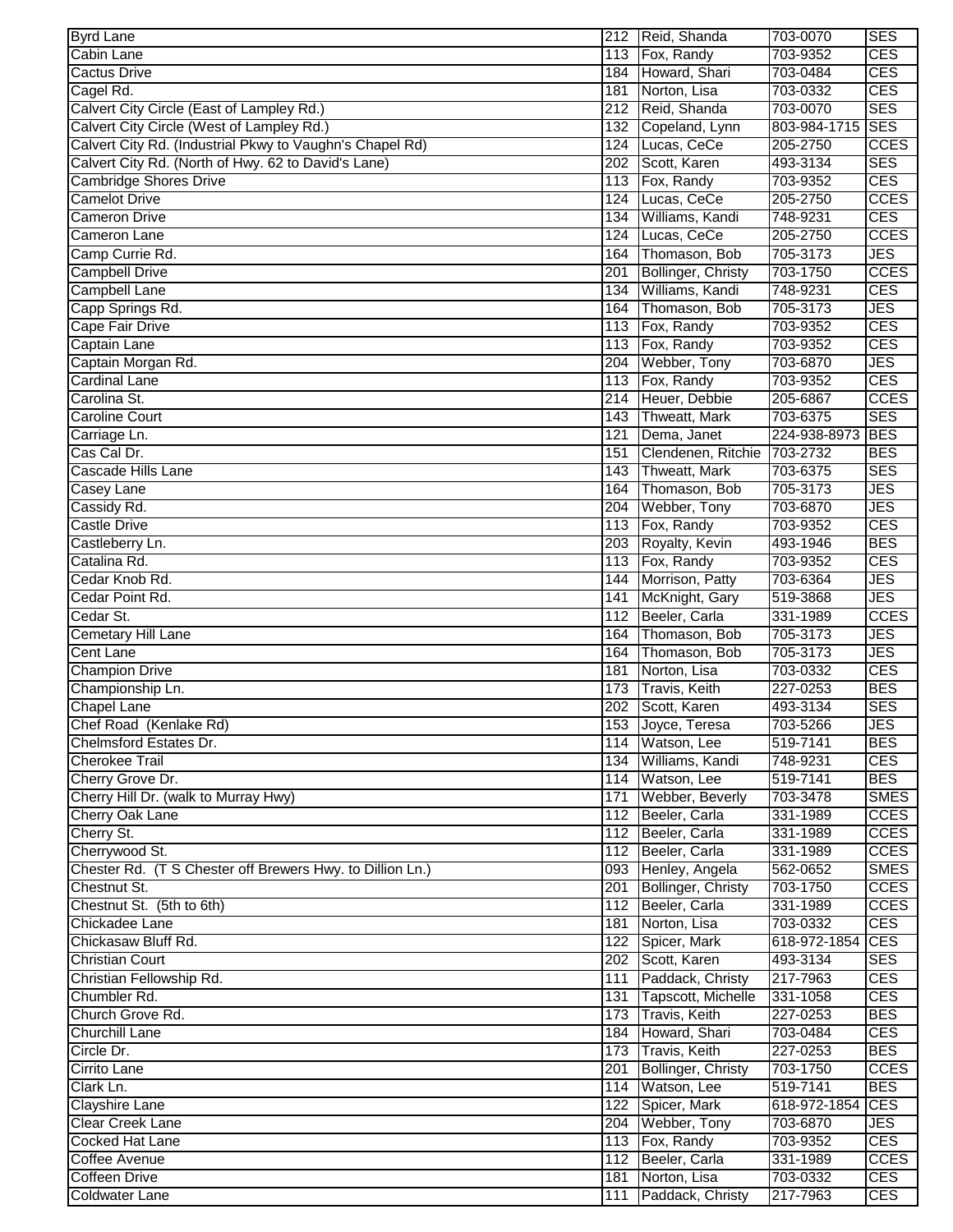| Cole Cemetary Rd.                                               |     | 163 Mathis, Deb           | 703-7111             | SMES        |
|-----------------------------------------------------------------|-----|---------------------------|----------------------|-------------|
| Cole Lane                                                       |     | 163 Mathis, Deb           | 703-7111             | <b>SMES</b> |
| College St.                                                     | 171 | Webber, Beverly           | 703-3478             | <b>SMES</b> |
| Collins Farm Rd.                                                |     | 182 Pace, Spencer         | 527-1590             | <b>BES</b>  |
| <b>Colonial Drive</b>                                           | 151 | Clendenen, Ritchie        | 703-2732             | <b>BES</b>  |
| Colorado St. (Riley Circle Rd. to Hwy. 62)                      |     | 124 Lucas, CeCe           | 205-2750             | <b>CCES</b> |
| Commerce Blvd. (behind McDonalds)                               |     | 203 Royalty, Kevin        | 493-1946             | <b>BES</b>  |
| Commerce St.                                                    | 171 | Webber, Beverly           | 703-3478             | <b>SMES</b> |
| Commodore Lane (off Scale Rd)                                   |     | 202 Scott, Karen          | 493-3134             | <b>SES</b>  |
| <b>Concord Drive</b>                                            |     | 113 Fox, Randy            | 703-9352             | <b>CES</b>  |
| Conifer St.                                                     | 201 | <b>Bollinger, Christy</b> | 703-1750             | <b>CCES</b> |
| Connector St.                                                   | 184 | Howard, Shari             | 703-0484             | <b>CES</b>  |
| Cool Creek Rd.                                                  | 141 | McKnight, Gary            | 519-3868             | <b>JES</b>  |
| Cope Rd.                                                        | 173 | <b>Travis, Keith</b>      | 227-0253             | <b>BES</b>  |
| Corinth Rd.                                                     | 164 | Thomason, Bob             | 705-3173             | <b>JES</b>  |
| Cottage Circle (meet on Hwy 68)                                 | 153 | Joyce, Teresa             | 703-5266             | <b>JES</b>  |
| Country Club Dr.                                                |     | 173 Travis, Keith         | 227-0253             | <b>BES</b>  |
| Country Trace Ln.                                               | 114 | Watson, Lee               | 519-7141             | <b>BES</b>  |
| County Line Rd.                                                 | 133 | Reason, Marsha            | 703-6701             | <b>SES</b>  |
| <b>County Line Road SOUTH</b>                                   |     | 162 Gutridge, Bruce       | 740-334-9728         | <b>SMES</b> |
| Court Dr.                                                       |     | 173 Travis, Keith         | 227-0253             | <b>BES</b>  |
| Cove Lane                                                       |     | 113 Fox, Randy            | 703-9352             | <b>CES</b>  |
| Covington                                                       |     | 183 Henson, Katie         | 816-3143             | <b>SMES</b> |
| Cox Creek Dr.                                                   | 173 | Travis, Keith             | 227-0253             | <b>BES</b>  |
| <b>Cox Drive</b>                                                |     | 113 Fox, Randy            |                      | <b>CES</b>  |
|                                                                 |     |                           | 703-9352<br>703-1750 | <b>CCES</b> |
| <b>Crabapple Drive</b>                                          | 201 | Bollinger, Christy        |                      |             |
| Crappie Court Rd.                                               |     | 113 Fox, Randy            | 703-9352             | <b>CES</b>  |
| <b>Crick Lane</b>                                               | 161 | Milam, Becky              | 556-8990             | <b>CCES</b> |
| <b>Crooked Oak Loop</b>                                         | 164 | Thomason, Bob             | 705-3173             | <b>JES</b>  |
| Cross Creek Farms Rd.                                           | 111 | Paddack, Christy          | 217-7963             | <b>CES</b>  |
| Cross Road 1118                                                 | 141 | McKnight, Gary            | 519-3868             | <b>JES</b>  |
| Crouch Drive                                                    | 214 | Heuer, Debbie             | 205-6867             | <b>CCES</b> |
| Crown Court Rd.                                                 | 113 | Fox, Randy                | 703-9352             | <b>CES</b>  |
| Crusher Rd.                                                     | 204 | Webber, Tony              | 703-6870             | <b>JES</b>  |
| Cumberland Rd.                                                  | 131 | Tapscott, Michelle        | 331-1058             | <b>CES</b>  |
| Curd Rd.                                                        | 144 | Morrison, Patty           | 703-6364             | <b>JES</b>  |
| Cutlass Rd.                                                     | 204 | Webber, Tony              | 703-6870             | <b>JES</b>  |
| Cypress Lakes Drive (Pick Up at 62 Hwy) (Cypress Lakes RV Park) | 201 | Bollinger, Christy        | 703-1750             | <b>CCES</b> |
| Cypress Pines Ln (Pick Up at 62 Hwy) (Cypress Lakes RV Park)    |     | 201 Bollinger, Christy    | 703-1750             | <b>CCES</b> |
| Cypress Rd.                                                     |     | 111 Paddack, Christy      | 217-7963             | <b>CES</b>  |
| Cypress St.                                                     |     | 112 Beeler, Carla         | 331-1989             | <b>CCES</b> |
| D Avenue NE                                                     |     | 161 Milam, Becky          | 556-8990             | <b>CCES</b> |
| D. Place Lane                                                   |     | 134 Williams, Kandi       | 748-9231             | <b>CES</b>  |
| Dakota Lane                                                     |     | 141 McKnight, Gary        | 519-3868             | <b>JES</b>  |
| Dalton Lane (North and South)                                   |     | 202 Scott, Karen          | 493-3134             | <b>SES</b>  |
| <b>Daniels Drive</b>                                            |     | 181 Norton, Lisa          | 703-0332             | <b>CES</b>  |
| Darnell Rd.                                                     |     | 143 Thweatt, Mark         | 703-6375             | <b>SES</b>  |
| Daughty Rd.                                                     |     | 113 Fox, Randy            | 703-9352             | <b>CES</b>  |
| David's Lane                                                    |     | 202 Scott, Karen          | 493-3134             | <b>SES</b>  |
| Davis Drive                                                     |     | 141 McKnight, Gary        | 519-3868             | <b>JES</b>  |
| Davis Rd.                                                       |     | 141 McKnight, Gary        | 519-3869             | <b>JES</b>  |
| Dawes Lane                                                      |     | 202 Scott, Karen          | 493-3134             | <b>SES</b>  |
| Dawn Drive                                                      |     | 184 Howard, Shari         | 703-0484             | <b>CES</b>  |
| Deborah Lee Dr.                                                 |     | 173 Travis, Keith         | 227-0253             | <b>BES</b>  |
| Decker Rd.                                                      |     | 122 Spicer, Mark          | 618-972-1854 CES     |             |
| Deckhand Rd.                                                    |     | 204 Webber, Tony          | 703-6870             | <b>JES</b>  |
| Deer Path Rd.                                                   |     | 134 Williams, Kandi       | 748-9231             | <b>CES</b>  |
| Deer Ridge Trace                                                |     | 131 Tapscott, Michelle    | 331-1058             | <b>CES</b>  |
| Deer Trace Rd.                                                  |     | 122 Spicer, Mark          | 618-972-1854 CES     |             |
| <b>Deerfield Circle</b>                                         |     | 184 Howard, Shari         | 703-0484             | <b>CES</b>  |
| Deerwood Lane                                                   |     | 151 Clendenen, Ritchie    | 703-2732             | <b>BES</b>  |
| Delaware Rd.                                                    |     | 131 Tapscott, Michelle    | 331-1058             | <b>CES</b>  |
| <b>Denver Lane</b>                                              |     | 113 Fox, Randy            | 703-9352             | <b>CES</b>  |
| Devor Rd.                                                       |     | 164 Thomason, Bob         | 705-3173             | <b>JES</b>  |
| Dillard Bailey Rd.                                              | 152 | Walker, Jeff              | 703-8626             | <b>SES</b>  |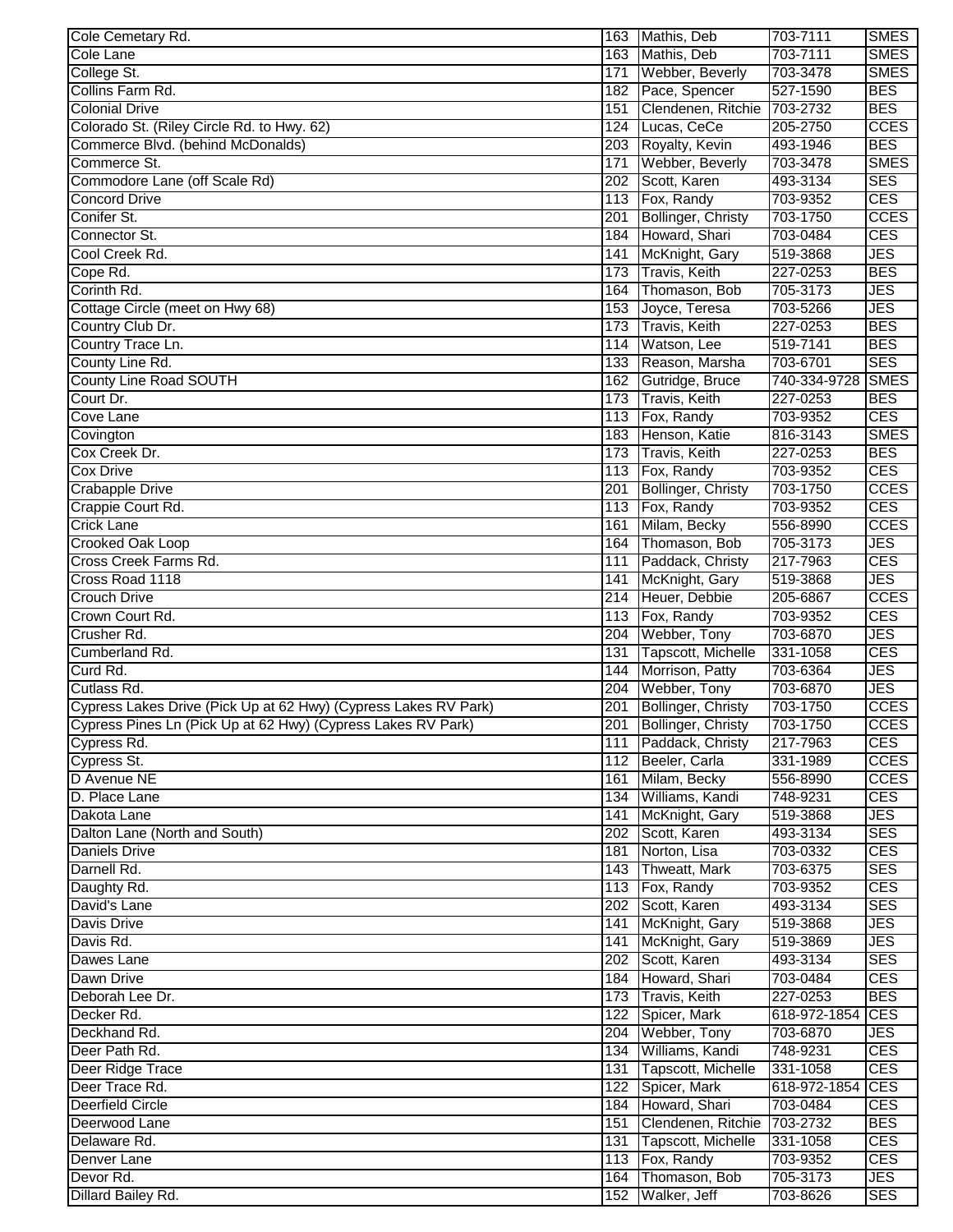| Dogtown Rd.                                               |     | 182 Pace, Spencer         | 527-1590         | <b>BES</b>  |
|-----------------------------------------------------------|-----|---------------------------|------------------|-------------|
| Dogtown Road                                              | 211 | Beard, Lisa               | 252-6117         | <b>SMES</b> |
| Dogwood Ave.                                              | 114 | Watson, Lee               | 519-7141         | <b>BES</b>  |
| Dogwood Hills Club Rd.                                    | 181 | Norton, Lisa              | 703-0332         | <b>CES</b>  |
| Dogwood Mill Club Rd.                                     | 181 | Norton, Lisa              | 703-0332         | <b>CES</b>  |
| Dogwood Place Rd. (Meet on 68 or Sirls)                   | 141 | McKnight, Gary            | 519-3868         | <b>JES</b>  |
| Dogwood Rd.                                               | 181 | Norton, Lisa              | 703-0332         | <b>CES</b>  |
| Dogwood St.                                               | 112 | Beeler, Carla             | 331-1989         | <b>CCES</b> |
| Dogwood Trail                                             | 134 | Williams, Kandi           | 748-9231         | <b>CES</b>  |
| Donohoo Powell Rd.                                        | 142 | Gideon, Leigh             | 564-1232         | <b>CCES</b> |
| Doral Lane                                                | 134 | Williams, Kandi           | 748-9231         | <b>CES</b>  |
| Doughty Lane                                              | 113 | Fox, Randy                | 703-9352         | <b>CES</b>  |
| Dove Lane                                                 | 183 | Henson, Katie             | 816-3143         | <b>SMES</b> |
| Dover Lane                                                | 133 | Reason, Marsha            | 703-6701         | <b>SES</b>  |
| Dowdy Cemetary                                            | 162 | Gutridge, Bruce           | 740-334-9728     | <b>SMES</b> |
| Dowdy Cemetary                                            | 163 | Mathis, Deb               | 703-7111         | <b>SMES</b> |
| Dr. Smith Lane                                            | 161 | Milam, Becky              | 556-8990         | <b>CCES</b> |
| <b>Drew Lane</b>                                          | 134 | Williams, Kandi           | 748-9231         | <b>CES</b>  |
| Driver's Rd.                                              | 112 | Beeler, Carla             | 331-1989         | <b>CCES</b> |
| Duncan Creek Rd.                                          | 093 | Henley, Angela            | 562-0652         | <b>SMES</b> |
| Dunn Cemetary Rd.                                         | 172 | Reynolds, Jill            | 354-6825         | <b>JES</b>  |
| Dunn Lane                                                 |     | 172 Reynolds, Jill        | 354-6825         | <b>JES</b>  |
| Dunnigan Lane                                             |     | 202 Scott, Karen          | 493-3134         | <b>SES</b>  |
| <b>Duplex Lane</b>                                        |     | 113 Fox, Randy            | 703-9352         | <b>CES</b>  |
| Dusty Trail Rd.                                           | 134 | Williams, Kandi           | 748-9231         | <b>CES</b>  |
| Dyke Rd.                                                  | 111 | Paddack, Christy          | 217-7963         | <b>CES</b>  |
| E. M. Hurley Lane                                         | 142 | Gideon, Leigh             | 564-1232         | <b>CCES</b> |
| Eagle Lake Rd.                                            | 111 | Paddack, Christy          | 217-7963         | <b>CES</b>  |
| East 1st St.                                              | 161 | Milam, Becky              | 556-8990         | <b>CCES</b> |
| East Ln.                                                  | 114 | Watson, Lee               | 519-7141         | <b>BES</b>  |
| East Unity Church Rd.                                     | 204 | Webber, Tony              | 703-6870         | <b>JES</b>  |
| <b>Easy Street</b>                                        | 184 | Howard, Shari             | 703-0484         | <b>CES</b>  |
| Eaves Lane                                                | 124 | Lucas, CeCe               | 205-2750         | <b>CCES</b> |
| Echo Lane                                                 | 143 | Thweatt, Mark             | 703-6375         | <b>SES</b>  |
| Ed Darnall Rd.                                            | 213 | Romero, David             | 931-561-6838     | <b>SMES</b> |
| Ed Lampley Rd.                                            |     | 212 Reid, Shanda          | 703-0070         | <b>SES</b>  |
| Edgewater Rd.                                             | 134 | Williams, Kandi           | 748-9231         | <b>CES</b>  |
| <b>Edison Drive</b>                                       |     | 214 Heuer, Debbie         | 205-6867         | <b>CCES</b> |
| Eggner's Ferry Rd./Hwy. 408 (Bryant to Poole)             |     | 172 Reynolds, Jill        | 354-6825         | <b>JES</b>  |
| Eggner's Ferry Rd./Hwy. 408 (Bryant to Salem Chapel)      |     | 172 Reynolds, Jill        | 354-6825         | <b>JES</b>  |
| Eggner's Ferry Rd./Hwy. 408 (Hwy. 68 to Salem Chapel Rd.) |     | 172 Reynolds, Jill        | 354-6825         | <b>JES</b>  |
| Eggner's Ferry Rd./Hwy. 408 - Olive Rd. to Bryant         |     | 172 Reynolds, Jill        | 354-6825         | <b>JES</b>  |
| El Dora Lane                                              |     | 211 Beard, Lisa           | 252-6117         | <b>SMES</b> |
| Elder St.                                                 |     | 201 Bollinger, Christy    | 703-1750         | <b>CCES</b> |
| Eldorado Lane                                             | 111 | Paddack, Christy          | 217-7963         | <b>CES</b>  |
| <b>Eleanor Drive</b>                                      | 134 | Williams, Kandi           | 748-9231         | <b>CES</b>  |
| <b>Elk Lane</b>                                           | 122 | Spicer, Mark              | 618-972-1854     | <b>CES</b>  |
| Elm St.                                                   | 201 | Bollinger, Christy        | 703-1750         | <b>CCES</b> |
| Elm St. (from 12th to 14th)                               | 182 | Pace, Spencer             | 527-1590         | <b>BES</b>  |
| Elm St. (from North Benton to 12th St. Afternoon only)    | 123 | Dukes, Royce              | 227-5590         | <b>BES</b>  |
| Elm St. (from North Benton to 12th St. Morning Only)      |     | 123 Dukes, Royce          | 227-5590         | <b>BES</b>  |
| Elva Rd.                                                  | 121 | Dema, Janet               | 224-938-8973 BES |             |
| Elva Rd. (Between 1949 & Breezel School Rd)               |     | 163 Mathis, Deb           | 703-7111         | <b>SMES</b> |
| <b>Emmaus Lane</b>                                        | 131 | Tapscott, Michelle        | 331-1058         | <b>CES</b>  |
| English Rd.                                               | 142 | Gideon, Leigh             | 564-1232         | <b>CCES</b> |
| <b>Enterprise Lane</b>                                    |     | 113 Fox, Randy            | 703-9352         | <b>CES</b>  |
| Epps Lane                                                 | 111 | Paddack, Christy          | 217-7963         | <b>CES</b>  |
| <b>Estates Drive</b>                                      |     | 113 Fox, Randy            | 703-9352         | <b>CES</b>  |
| Estes Rd.                                                 | 132 | Copeland, Lynn            | 803-984-1715 SES |             |
| Etheridge Lane (off Tubbs Rd.)                            |     | 172 Jill Reynolds         | 354-6825         | JES         |
| <b>Evelyn Mae Drive</b>                                   |     | 184 Howard, Shari         | 703-0484         | <b>CES</b>  |
| <b>Evening Shade Lane</b>                                 |     | 164 Thomason, Bob         | 705-3173         | <b>JES</b>  |
| Evergreen St.                                             |     | 112 Beeler, Carla         | 331-1989         | <b>CCES</b> |
| <b>Fairpark Lane</b>                                      | 201 | <b>Bollinger, Christy</b> | 703-1750         | <b>CCES</b> |
| Fairview St.                                              | 201 | Bollinger, Christy        | 703-1750         | <b>CCES</b> |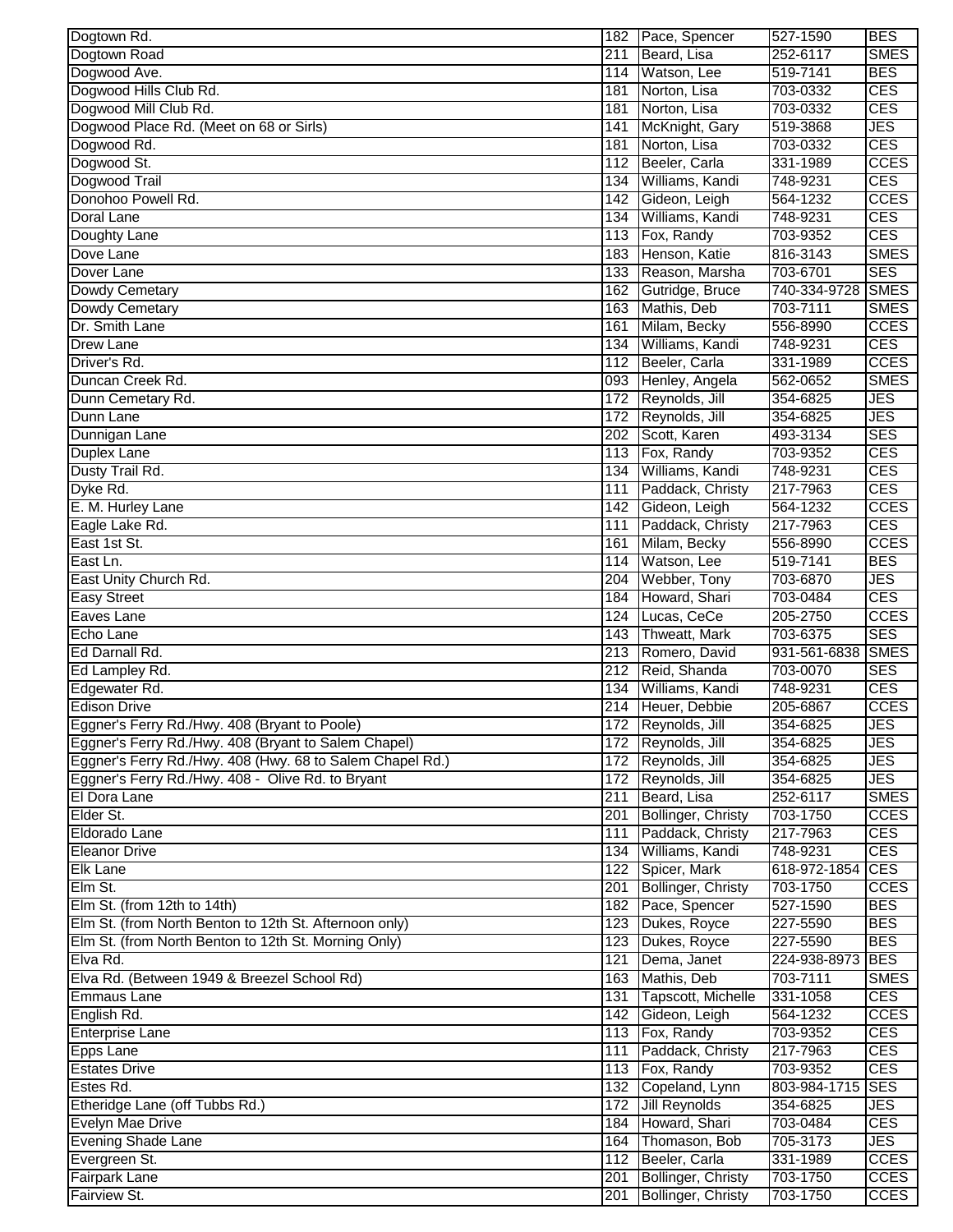| Fairway Dr.                                                                    |     | 173 Travis, Keith                  | 227-0253             | <b>BES</b>               |
|--------------------------------------------------------------------------------|-----|------------------------------------|----------------------|--------------------------|
| <b>Faith Lane</b>                                                              |     | 124 Lucas, CeCe                    | 205-2750             | <b>CCES</b>              |
| <b>Farley Heights</b>                                                          |     | 123 Dukes, Royce                   | 227-5590             | <b>BES</b>               |
| Ferguson Springs (walks out to Hwy 68)                                         |     | 153 Joyce, Teresa                  | 703-5266             | <b>JES</b>               |
| <b>Fern Circle</b>                                                             |     | 112 Beeler, Carla                  | 331-1989             | <b>CCES</b>              |
| Fern Creek Lane                                                                |     | 152 Walker, Jeff                   | 703-8626             | <b>SES</b>               |
| Fernwood Ave.                                                                  |     | 182 Pace, Spencer                  | 527-1590             | <b>BES</b>               |
| Fisher Rd.                                                                     | 164 | Thomason, Bob                      | 705-3173             | <b>JES</b>               |
| Flat Rd.                                                                       |     | 093 Henley, Angela                 | 562-0652             | <b>SMES</b>              |
| Flathead Gulch Rd.                                                             | 164 | Thomason, Bob                      | 705-3173             | <b>JES</b>               |
| <b>Fly Away Drive</b>                                                          | 111 | Paddack, Christy                   | 217-7963             | <b>CES</b>               |
| Fontaine Heights Road                                                          | 153 | Joyce, Teresa                      | 703-5266             | <b>JES</b>               |
| Fooks Rd.                                                                      | 152 | Walker, Jeff                       | 703-8626             | <b>SES</b>               |
| Forbing Rd.                                                                    | 111 | Paddack, Christy                   | 217-7963             | <b>CES</b>               |
| <b>Ford Creek Lane</b>                                                         | 122 | Spicer, Mark                       | 618-972-1854 CES     |                          |
| Ford's Square Drive                                                            | 201 | <b>Bollinger, Christy</b>          | 703-1750             | <b>CCES</b>              |
| Forest Dr.                                                                     | 121 | Dema, Janet                        | 224-938-8973 BES     |                          |
| Forest Rd.                                                                     | 164 | Thomason, Bob                      | 705-3173             | <b>JES</b>               |
| <b>Forrest Lane</b>                                                            | 201 | Bollinger, Christy                 | 703-1750             | <b>CCES</b>              |
| <b>Fort Leisure Trail</b>                                                      | 134 | Williams, Kandi                    | 748-9231             | <b>CES</b>               |
| Foust Sledd Rd.                                                                | 122 | Spicer, Mark                       | 618-972-1854         | <b>CES</b>               |
| Fox Ridge Ct.                                                                  |     | 182 Pace, Spencer                  | 527-1590             | <b>BES</b>               |
| Frankfort Rd.                                                                  |     | 184 Howard, Shari                  | 703-0484             | <b>CES</b>               |
| <b>Frazier Drive</b>                                                           | 131 | Tapscott, Michelle                 | 331-1058             | <b>CES</b>               |
| Fred Jones Rd.                                                                 | 144 | Morrison, Patty                    | 703-6364             | <b>JES</b>               |
| <b>Frederica Drive</b>                                                         | 134 | Williams, Kandi                    | 748-9231             | <b>CES</b>               |
| Freeburn Court Rd.                                                             | 141 | McKnight, Gary                     | 519-3868             | <b>JES</b>               |
| Freeman Rd.                                                                    | 163 | Mathis, Deb                        | 703-7111             | <b>SMES</b>              |
| <b>French Drive</b>                                                            | 184 | Howard, Shari                      | 703-0484             | <b>CES</b>               |
| <b>Friend Lane</b>                                                             | 204 | Webber, Tony                       | 703-6870             | <b>JES</b>               |
| <b>Friendship Lane</b>                                                         | 181 | Norton, Lisa                       | 703-0332             | <b>CES</b>               |
| <b>Frizzell Drive</b>                                                          | 185 | Washburn, Anita                    | 354-9116             | <b>JES</b>               |
| <b>Frizzell Loop</b>                                                           | 185 | Washburn, Anita                    | 354-9116             | <b>JES</b>               |
| Frontage Lane                                                                  | 202 | Scott, Karen                       | 493-3134             | <b>SES</b>               |
| Fulks Rd.                                                                      |     | 182 Pace, Spencer                  | 527-1590             | <b>BES</b>               |
| Fulks St.                                                                      | 111 | Paddack, Christy                   | 217-7963             | <b>CES</b>               |
| <b>Galahad Drive</b>                                                           |     | 124 Lucas, CeCe                    | 205-2750             | <b>CCES</b>              |
| Gale Lane                                                                      |     | 212 Reid, Shanda                   | 703-0070             | <b>SES</b>               |
| <b>Galley Lane</b>                                                             |     | 113 Fox, Randy                     | 703-9352             | <b>CES</b>               |
| Galloway Lane                                                                  |     | 184 Howard, Shari                  | 703-0484             | <b>CES</b>               |
| Gamble Lane                                                                    |     | 181 Norton, Lisa                   | 703-0332             | <b>CES</b>               |
| Gamble Ln                                                                      |     | 173 Travis, Keith                  | 227-0253             | <b>BES</b>               |
| Gardner Rd.                                                                    |     | 153 Joyce, Teresa                  | 703-5266             | <b>JES</b>               |
| <b>Garrett Lane</b>                                                            |     | 142 Gideon, Leigh                  | 564-1232             | <b>CCES</b>              |
| Gas Light Lane                                                                 | 211 | Beard, Lisa                        | 252-6117             | <b>SMES</b>              |
| Gate Rd.                                                                       | 184 | Howard, Shari                      | 703-0484             | <b>CES</b>               |
| <b>Gateway Court</b>                                                           | 184 | Howard, Shari                      | 703-0484             | <b>CES</b>               |
| Gatlin Rd.                                                                     | 163 | Mathis, Deb                        | 703-7111             | <b>SMES</b>              |
| Gattis Lane                                                                    | 164 | Thomason, Bob                      | 705-3173             | <b>JES</b>               |
| Gentleman Lane                                                                 |     | 164 Thomason, Bob                  | 705-3173             | <b>JES</b>               |
| George Able Rd.<br>George Clark Road South (from Hwy. 68 towards Clarks River) | 141 | McKnight, Gary<br>152 Walker, Jeff | 519-3868<br>703-8626 | <b>JES</b><br><b>SES</b> |
| George Hirsch Rd.                                                              | 141 | McKnight, Gary                     | 519-3868             | <b>JES</b>               |
| George McClain Dr. (Afternoon only)                                            |     | 123 Dukes, Royce                   | 227-5590             | <b>BES</b>               |
| George McClain Dr. (Morning Only)                                              |     | 123 Dukes, Royce                   | 227-5590             | <b>BES</b>               |
| George Thorn Ln.                                                               |     | 153 Joyce, Teresa                  | 703-5266             | <b>JES</b>               |
| Gerald Moore Loop                                                              |     | 132 Copeland, Lynn                 | 803-984-1715 SES     |                          |
| Gibson Cemetery Rd.                                                            | 121 | Dema, Janet                        | 224-938-8973 BES     |                          |
| Gilbertsville Hwy. (Industrial Blvd. to Owen St.)                              | 161 | Milam, Becky                       | 556-8990             | <b>CCES</b>              |
| Gilbertsville Hwy. (Owen St. to Kentucky Dam)                                  | 201 | Bollinger, Christy                 | 703-1750             | <b>CCES</b>              |
| <b>Ginger Lane</b>                                                             | 181 | Norton, Lisa                       | 703-0332             | <b>CES</b>               |
| Glade Road                                                                     | 211 | Beard, Lisa                        | 252-6117             | <b>SMES</b>              |
| Glendale Estate Lane                                                           |     | 142 Gideon, Leigh                  | 564-1232             | <b>CCES</b>              |
| Golden Acres Loop                                                              | 133 | Reason, Marsha                     | 703-6701             | <b>SES</b>               |
| Golden Lane                                                                    | 185 | Washburn, Anita                    | 354-9116             | <b>JES</b>               |
|                                                                                |     |                                    |                      |                          |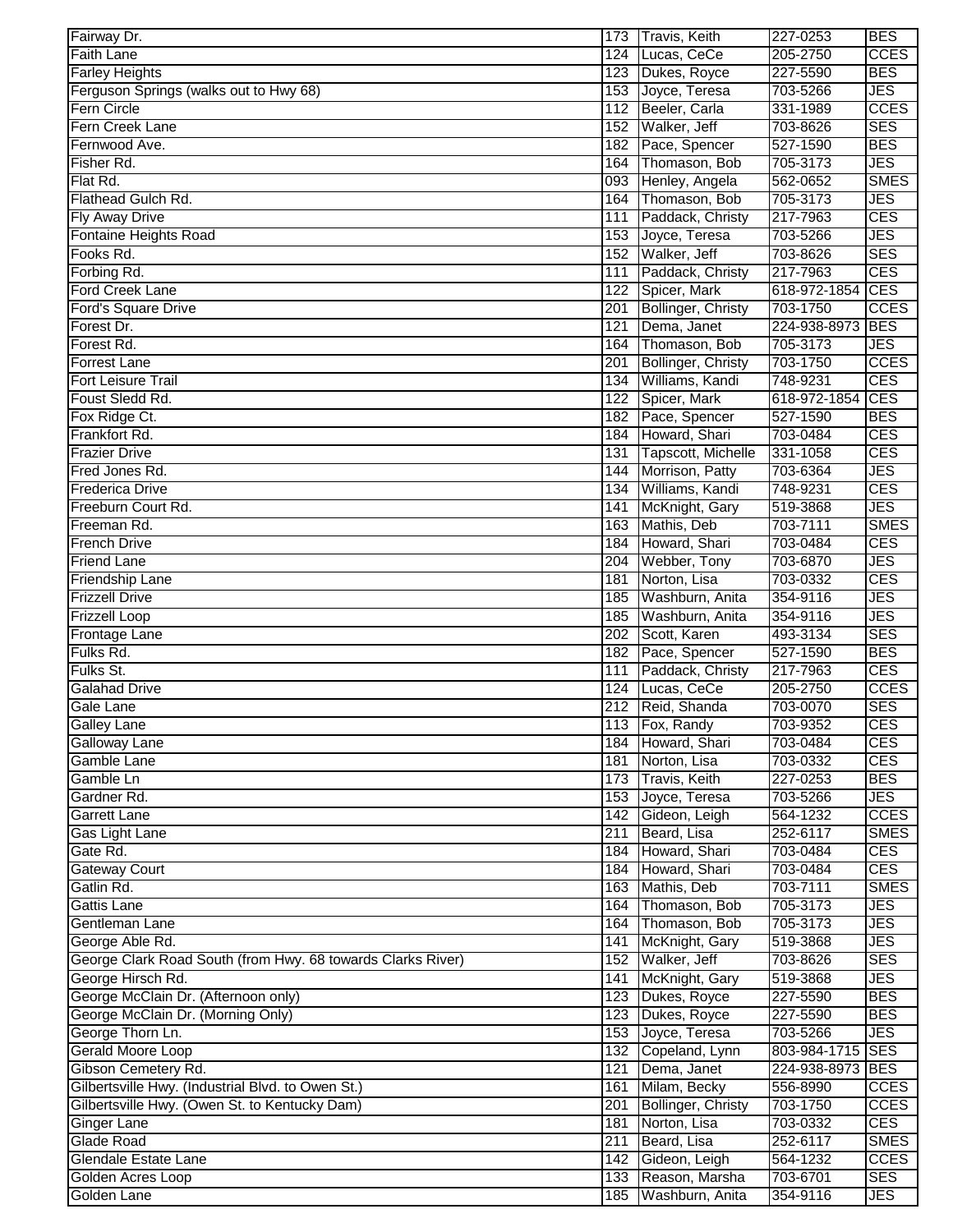| <b>Golf Course Drive</b>                                       | 131              | Tapscott, Michelle        | 331-1058         | <b>CES</b>  |
|----------------------------------------------------------------|------------------|---------------------------|------------------|-------------|
| Golf Course Rd.                                                | 173              | <b>Travis, Keith</b>      | 227-0253         | <b>BES</b>  |
| Gordon Rd.                                                     |                  | 113 Fox, Randy            | 703-9352         | <b>CES</b>  |
| Grand Oaks Rd.                                                 | 201              | Bollinger, Christy        | 703-1750         | <b>CCES</b> |
| Grands Blvd. (will have to meet at the Marco Dr. intersection) | 122              | Spicer, Mark              | 618-972-1854 CES |             |
| <b>Granite Lane</b>                                            | 122              | Spicer, Mark              | 618-972-1854     | CES         |
| Grant St.                                                      | 201              | <b>Bollinger, Christy</b> | 703-1750         | <b>CCES</b> |
| <b>Grass Drive</b>                                             | 164              | Thomason, Bob             | 705-3173         | JES         |
| Green Acres Lane                                               |                  | 172 Reynolds, Jill        | 354-6825         | <b>JES</b>  |
| Green Oaks Lane                                                |                  | 143 Thweatt, Mark         | 703-6375         | <b>SES</b>  |
| Greenapple Drive                                               | 131              | Tapscott, Michelle        | 331-1058         | <b>CES</b>  |
| <b>Greenbriar Lane</b>                                         | 141              | McKnight, Gary            | 519-3868         | JES         |
| Greenhill Dr.                                                  | 123              | Dukes, Royce              | 227-5590         | <b>BES</b>  |
| Greenup Rd.                                                    | 113              | Fox, Randy                | 703-9352         | <b>CES</b>  |
| Greenwood Pl.                                                  | 114              | Watson, Lee               | 519-7141         | <b>BES</b>  |
| Griggs School Rd.                                              | 122              | Spicer, Mark              | 618-972-1854 SES |             |
| Griggstown Rd. (Foust Sledd Rd. to Norwell Rd.)                | 122              | Spicer, Mark              | 618-972-1854     | CES         |
| Griggstown Rd. (from Salyer Creek Rd. to Adair Lane)           | 152              | Walker, Jeff              | 703-8626         | <b>SES</b>  |
| Griggstown Rd. (from Salyer Creek Rd. to Hwy. 68 Palma)        | 152              | Walker, Jeff              | 703-8626         | <b>SES</b>  |
| Griggstown Rd. (Hwy. 68 to Foust Sledd Rd. A.M. only)          | 181              | Norton, Lisa              | 703-0332         | <b>CES</b>  |
| Griggstown Rd. (Hwy. 68 to Foust Sledd Rd. P.M. only)          |                  |                           | 618-972-1854     | <b>CES</b>  |
|                                                                | 122              | Spicer, Mark              |                  |             |
| <b>Grover Lane</b>                                             |                  | 143 Thweatt, Mark         | 703-6375         | <b>SES</b>  |
| <b>Guthrie Drive</b>                                           | 134              | Williams, Kandi           | 748-9231         | <b>CES</b>  |
| Guy Mathis Dr. (Afternoon only)                                | 123              | Dukes, Royce              | 227-5590         | <b>BES</b>  |
| Guy Mathis Dr. (Morning only)                                  | 123              | Dukes, Royce              | 227-5590         | <b>BES</b>  |
| Halbrook Lane                                                  | 134              | Williams, Kandi           | 748-9231         | <b>CES</b>  |
| <b>Hale Springs Road</b>                                       |                  | 093 Henley, Angela        | 562-0652         | <b>SMES</b> |
| <b>Haley Lane</b>                                              |                  | 214 Heuer, Debbie         | 205-6867         | <b>CCES</b> |
| Halifax Lane (this road is right on the district line)         |                  | 163 Mathis, Deb           | 703-7111         | <b>SMES</b> |
| <b>Hall Drive</b>                                              | 161              | Milam, Becky              | 556-8990         | <b>CCES</b> |
| Haltom Dr.                                                     | 173              | <b>Travis, Keith</b>      | 227-0253         | <b>BES</b>  |
| <b>Hamilton Drive</b>                                          |                  | 214 Heuer, Debbie         | 205-6867         | <b>CCES</b> |
| Hamlett Ln.                                                    | 203              | Royalty, Kevin            | 493-1946         | <b>BES</b>  |
| Hammell Lane (also called Bill Hammell Lane)                   | 134              | Williams, Kandi           | 748-9231         | <b>CES</b>  |
| <b>Hancock Drive</b>                                           |                  | 113 Fox, Randy            | 703-9352         | <b>CES</b>  |
| Hancock Lane                                                   |                  | 143 Thweatt, Mark         | 703-6375         | <b>SES</b>  |
| Happy Hollow Rd.                                               | 122              | Spicer, Mark              | 618-972-1854     | <b>CES</b>  |
| Harbortown Rd. Wayside Rd.                                     |                  | 134 Williams, Kandi       | 748-9231         | <b>CES</b>  |
| Hardin Wadesboro Rd. (East of 641)                             |                  | 171 Webber, Beverly       | 703-3478         | <b>SMES</b> |
| <b>Hardy King Lane</b>                                         |                  | 202 Scott, Karen          | 493-3134         | <b>SES</b>  |
| Harold King Dr. (Afternoon only)                               |                  | 123 Dukes, Royce          | 227-5590         | <b>BES</b>  |
| Harold King Dr. (Morning only)                                 |                  | 123 Dukes, Royce          | 227-5590         | <b>BES</b>  |
| Harper Dr.                                                     |                  | 182 Pace, Spencer         | 527-1590         | <b>BES</b>  |
| <b>Harper Drive</b>                                            | 181              | Norton, Lisa              | 703-0332         | <b>CES</b>  |
| Harrison Rd.                                                   |                  | 162 Gutridge, Bruce       | 740-334-9728     | <b>SMES</b> |
| Harvey Rd.                                                     |                  | 162 Gutridge, Bruce       | 740-334-9728     | <b>SMES</b> |
| Harvey Rd.                                                     | 163              | Mathis, Deb               | 703-7111         | <b>SMES</b> |
| Hawkeye Rd.                                                    | 181              | Norton, Lisa              | 703-0332         | <b>CES</b>  |
| <b>Hawthorne Street</b>                                        | 112              | Beeler, Carla             | 331-1989         | <b>CCES</b> |
| Hayes St.                                                      |                  | 214 Heuer, Debbie         | 205-6867         | <b>CCES</b> |
| Hazeltine Point Rd.                                            |                  | 134 Williams, Kandi       | 748-9231         | <b>CES</b>  |
|                                                                |                  | 173 Travis, Keith         | 227-0253         | <b>BES</b>  |
| Heather Ln.                                                    |                  |                           |                  |             |
| Heavenwood Ln.                                                 |                  | 173 Travis, Keith         | 227-0253         | <b>BES</b>  |
| Helena Rd.                                                     |                  | 212 Reid, Shanda          | 703-0070         | <b>SES</b>  |
| Helton St.                                                     | 201              | Bollinger, Christy        | 703-1750         | <b>CCES</b> |
| Hemlock St.                                                    |                  | 112 Beeler, Carla         | 331-1989         | <b>CCES</b> |
| Henry Sledd Rd.                                                |                  | 131 Tapscott, Michelle    | 331-1058         | <b>CES</b>  |
| Heritage Lane                                                  |                  | 132 Copeland, Lynn        | 803-984-1715     | <b>SES</b>  |
| Herman Rd.                                                     |                  | 113 Fox, Randy            | 703-9352         | <b>CES</b>  |
| <b>Herring Drive</b>                                           |                  | 112 Beeler, Carla         | 331-1989         | <b>CCES</b> |
| Hester's Rd.                                                   |                  | 164 Thomason, Bob         | 705-3173         | JES         |
| Hickory Hill Dr.                                               |                  | 114 Watson, Lee           | 519-7141         | <b>BES</b>  |
| <b>Hickory Hill Drive</b>                                      |                  | 164 Thomason, Bob         | 705-3173         | JES         |
| Hickory St. (7th Avenue to Hawthorne St.)                      |                  | 214 Heuer, Debbie         | 205-6867         | <b>CCES</b> |
| Hidden Lake Road                                               | $\overline{141}$ | McKnight, Gary            | 519-3868         | JES         |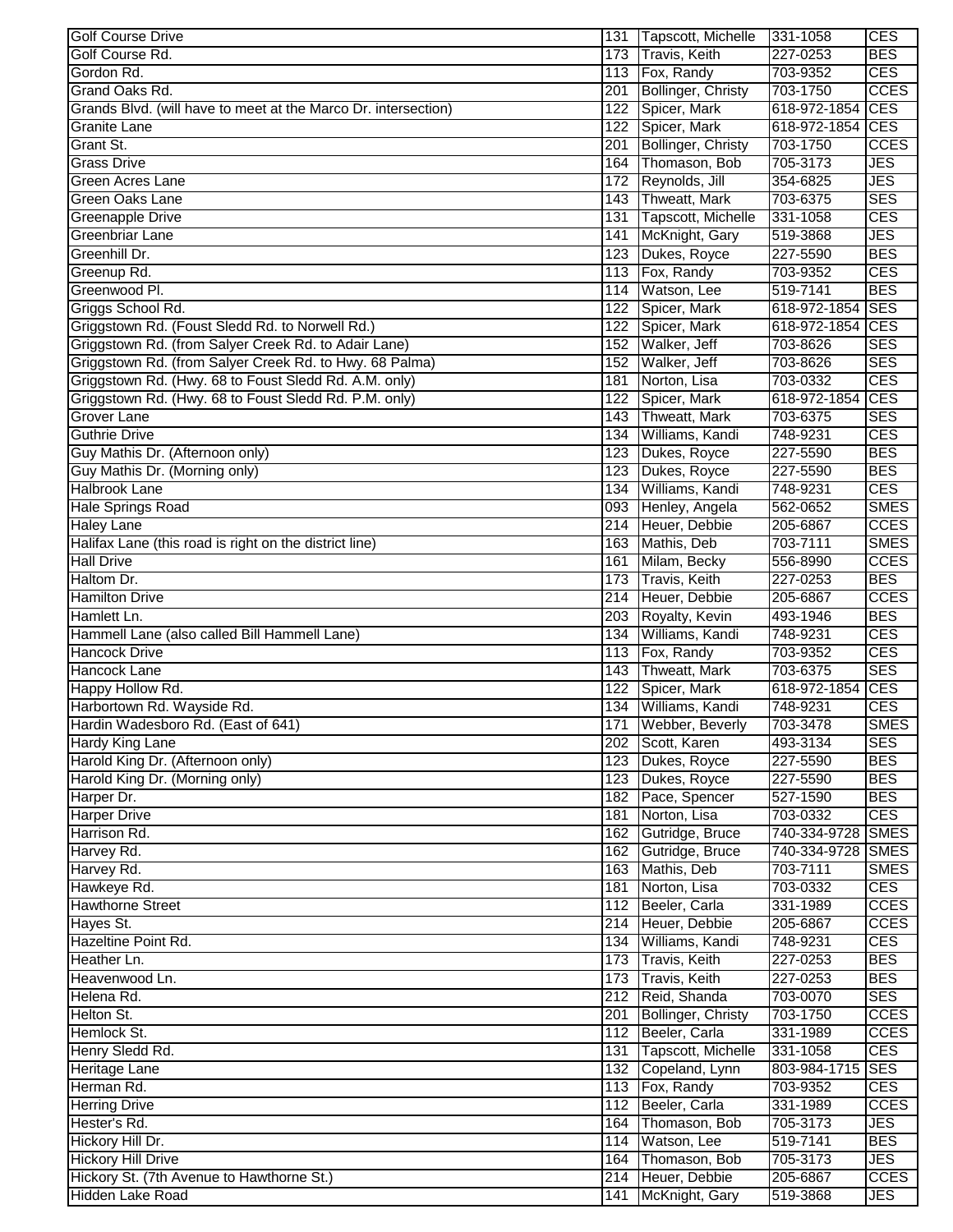| <b>Hideaway Drive</b>                                                                                                    |     | 122 Spicer, Mark                | 618-972-1854 CES         |                          |
|--------------------------------------------------------------------------------------------------------------------------|-----|---------------------------------|--------------------------|--------------------------|
| Hiett Lane / Hiett Cemetary Lane                                                                                         | 182 | Pace, Spencer                   | 527-1590                 | <b>BES</b>               |
| High Rd.                                                                                                                 |     | 164 Thomason, Bob               | 705-3173                 | <b>JES</b>               |
| High Ridge Resort Subdivision (meet on Sirls)                                                                            | 141 | McKnight, Gary                  | 519-3868                 | <b>JES</b>               |
| High School St.                                                                                                          | 171 | Webber, Beverly                 | 703-3478                 | <b>SMES</b>              |
| Highland Dr.                                                                                                             |     | 173 Travis, Keith               | 227-0253                 | <b>BES</b>               |
| Hill Estate Lane                                                                                                         |     | 202 Scott, Karen                | 493-3134                 | <b>SES</b>               |
| Hillcrest Dr.                                                                                                            |     | 182 Pace, Spencer               | 527-1590                 | <b>BES</b>               |
| <b>Hilldale Apartments</b>                                                                                               |     | 183 Henson, Katie               | 816-3143                 | <b>SMES</b>              |
| Hiter Rd.                                                                                                                | 164 | Thomason, Bob                   | 705-3173                 | <b>JES</b>               |
| Hitte Rd.                                                                                                                |     | 173 Travis, Keith               | 227-0253                 | <b>BES</b>               |
| <b>Hogie Lane</b>                                                                                                        |     | 142 Gideon, Leigh               | 564-1232                 | <b>CCES</b>              |
| Holland Rd.                                                                                                              | 164 | Thomason, Bob                   | 705-3173                 | <b>JES</b>               |
| <b>Holly Hills Lane</b>                                                                                                  | 124 | Lucas, CeCe                     | 205-2750                 | <b>CCES</b>              |
| Holly St.                                                                                                                | 124 | Lucas, CeCe                     | 205-2750                 | <b>CCES</b>              |
| Holmes Lane                                                                                                              | 163 | Mathis, Deb                     | 703-7111                 | <b>SMES</b>              |
| Holt St.                                                                                                                 |     | 213 Romero, David               | 931-561-6838             | <b>SMES</b>              |
| Homer Lucas Lane                                                                                                         | 184 | Howard, Shari                   | 703-0484                 | <b>CES</b>               |
| Homer Rice Lane                                                                                                          |     | 113 Fox, Randy                  | 703-9352                 | <b>CES</b>               |
| Honey Bee Lane                                                                                                           |     | 144 McKnight, Gary              | 519-3868                 | <b>JES</b>               |
| Honey Locust Dr                                                                                                          |     | 214 Heuer, Debbie               | 205-6867                 | <b>CCES</b>              |
| Honeysuckle Lane                                                                                                         |     | 124 Lucas, CeCe                 | 205-2750                 | <b>CCES</b>              |
| <b>Hook Lane</b>                                                                                                         |     | 184 Howard, Shari               | 703-0484                 | <b>CES</b>               |
| Horace Barnes Rd.                                                                                                        |     | 112 Beeler, Carla               | 331-1989                 | <b>CCES</b>              |
| <b>Horseshoe Drive</b>                                                                                                   |     | 212 Reid, Shanda                | 703-0070                 | <b>SES</b>               |
| Houser Rd. (Wadesboro Rd to Cole Cemetary Rd)                                                                            |     | 163 Mathis, Deb                 | 703-7111                 | <b>SMES</b>              |
| Houser Rd. (West end only)                                                                                               |     | 183 Henson, Katie               | 816-3143                 | <b>SMES</b>              |
| Howard's Grove Rd.                                                                                                       |     | 112 Beeler, Carla               | 331-1989                 | <b>CCES</b>              |
| Hubbard Blvd.                                                                                                            |     | 164 Thomason, Bob               | 705-3173                 | <b>JES</b>               |
| Hudson Rd.                                                                                                               | 141 | McKnight, Gary                  | 519-3868                 | <b>JES</b>               |
| Hughes Rd.                                                                                                               | 141 | McKnight, Gary                  | 519-3868                 | <b>JES</b>               |
| <b>Hunt Cemetary Lane</b>                                                                                                | 151 | Clendenen, Ritchie              | 703-2732                 | <b>BES</b>               |
| Hunter Rd.                                                                                                               | 211 | Beard, Lisa                     | 252-6117                 | <b>SMES</b>              |
| Hurley Court Rd.                                                                                                         | 164 | Thomason, Bob                   | 705-3173                 | <b>JES</b>               |
| Hurley Rd. (East M Hurley)                                                                                               | 142 | Gideon, Leigh                   | 564-1232                 | <b>CCES</b>              |
| Hurricane Lane                                                                                                           |     | 212 Reid, Shanda                | 703-0070                 | <b>SES</b>               |
| <b>Husting Lane</b>                                                                                                      | 111 | Paddack, Christy                | 217-7963                 | <b>CES</b>               |
| <b>Hwy. 1422</b>                                                                                                         |     | 143 Thweatt, Mark               | 703-6375                 | <b>SES</b>               |
| Hwy. 1422/Palma Rd.                                                                                                      |     | 142 Gideon, Leigh               | 564-1232                 | <b>CCES</b>              |
| Hwy. 1422/Tatumsville Hwy. (Bethel Church to Moors Camp Hwy.)                                                            | 134 | Williams, Kandi                 | 748-9231                 | <b>CES</b>               |
| Hwy. 1422/Tatumsville Hwy. (Hwy. 641 to Bethel Church)                                                                   | 181 | Norton, Lisa                    | 703-0332                 | <b>CES</b>               |
| Hwy. 408/Eggner's Ferry Rd. (Salem Chapel to 408/68 Y)                                                                   |     | 185 Washburn, Anita             | 354-9116                 | <b>JES</b>               |
| Hwy. 408/Eggner's Ferry Rd. (Bryant to Salem Chapel)                                                                     | 172 | Reynolds, Jill                  | 354-6825                 | <b>JES</b>               |
| Hwy. 408/Eggner's Ferry Rd. (Wadesboro Rd to Graves Co Line)                                                             |     | 163 Mathis, Deb                 | 703-7111                 | <b>SMES</b>              |
| Hwy. 58/Big Bear Highway                                                                                                 | 134 | Williams, Kandi                 | 748-9231                 | <b>CES</b>               |
| Hwy. 58/Briensburg Rd. (Between Hwy. 641 and 68)                                                                         | 184 | Howard, Shari                   | 703-0484                 | <b>CES</b>               |
| Hwy. 62 (East of Purchase Parkway)                                                                                       | 201 | Bollinger, Christy              | 703-1750                 | <b>CCES</b>              |
| Hwy. 62 (Sharpe School Rd. to Possum Trot.)                                                                              | 132 | Copeland, Lynn                  | 803-984-1715             | <b>SES</b>               |
| Hwy. 62 (Vaughn's Chapel Road to PB Cloud Rd.)                                                                           | 202 | Scott, Karen                    | 493-3134                 | <b>SES</b>               |
| Hwy. 62 (West of Purchase Parkway)                                                                                       | 124 | Lucas, CeCe                     | 205-2750                 | <b>CCES</b>              |
| Hwy. 62 (West of Sharpe School Rd. to McCracken Co Line)                                                                 | 212 | Reid, Shanda                    | 703-0070                 | <b>SES</b>               |
| <b>Hwy. 641</b>                                                                                                          | 131 | Tapscott, Michelle              | 331-1058                 | CES                      |
| Hwy. 68 E(From JES East except for Beal Rd. to Sirls Rd.)                                                                | 153 | Joyce, Teresa                   | 703-5266                 | <b>JES</b>               |
| Hwy. 68 E(Beal Rd. to Sirls Rd.)                                                                                         | 204 | Webber, Tony                    | 703-6870                 | <b>JES</b>               |
| Hwy. 68 E(Big Bear Rd. to JES)                                                                                           |     | 172 Reynolds, Jill              | 354-6825                 | <b>JES</b>               |
| Hwy. 68 E (from Big Bear Highway to Moors Camp Highway)                                                                  | 134 | Williams, Kandi                 | 748-9231                 | <b>CES</b>               |
| Hwy. 68 E(Drops high school workers to work @ DQ, McD's etc.)                                                            |     | 113 Fox, Randy                  | 703-9352                 | <b>CES</b>               |
| Hwy. 68 E(From JES East except for Beal Rd. to Sirls Rd.)                                                                |     | 153 Joyce, Teresa               | 703-5266                 | <b>JES</b>               |
| Hwy. 68 E(From MCHS to BT Connector Rd.)<br>Hwy. 68 W (From Ponderosa to Foust Sledd Rd.)                                | 111 | Paddack, Christy                | 217-7963                 | <b>CES</b>               |
|                                                                                                                          |     | 184 Howard, Shari               | 703-0484                 | CES                      |
| Hwy. 68 W(High school only) Afternoons Tiger Ln. to SES                                                                  |     | 152 Walker, Jeff                | 703-8626                 | <b>SES</b>               |
| Hwy. 68 W(High school only) Mornings SES to Tiger Ln.                                                                    |     | 202 Scott, Karen                | 493-3134                 | <b>SES</b>               |
| Hwy. 68 W(Middle school only AM/PM Doggie Den to Hwy 95<br>Hwy. 68 W (Middle school only AM/PM Mt. Moriah to Doggie Den) |     | 133 Reason, Marsha              | 703-6701                 | <b>SES</b><br><b>SES</b> |
| Hwy. 68 W(Middle school only AM/PM SES to Mt. Moriah)                                                                    | 132 | Copeland, Lynn<br>Thweatt, Mark | 803-984-1715<br>703-6375 | <b>SES</b>               |
|                                                                                                                          | 143 |                                 |                          |                          |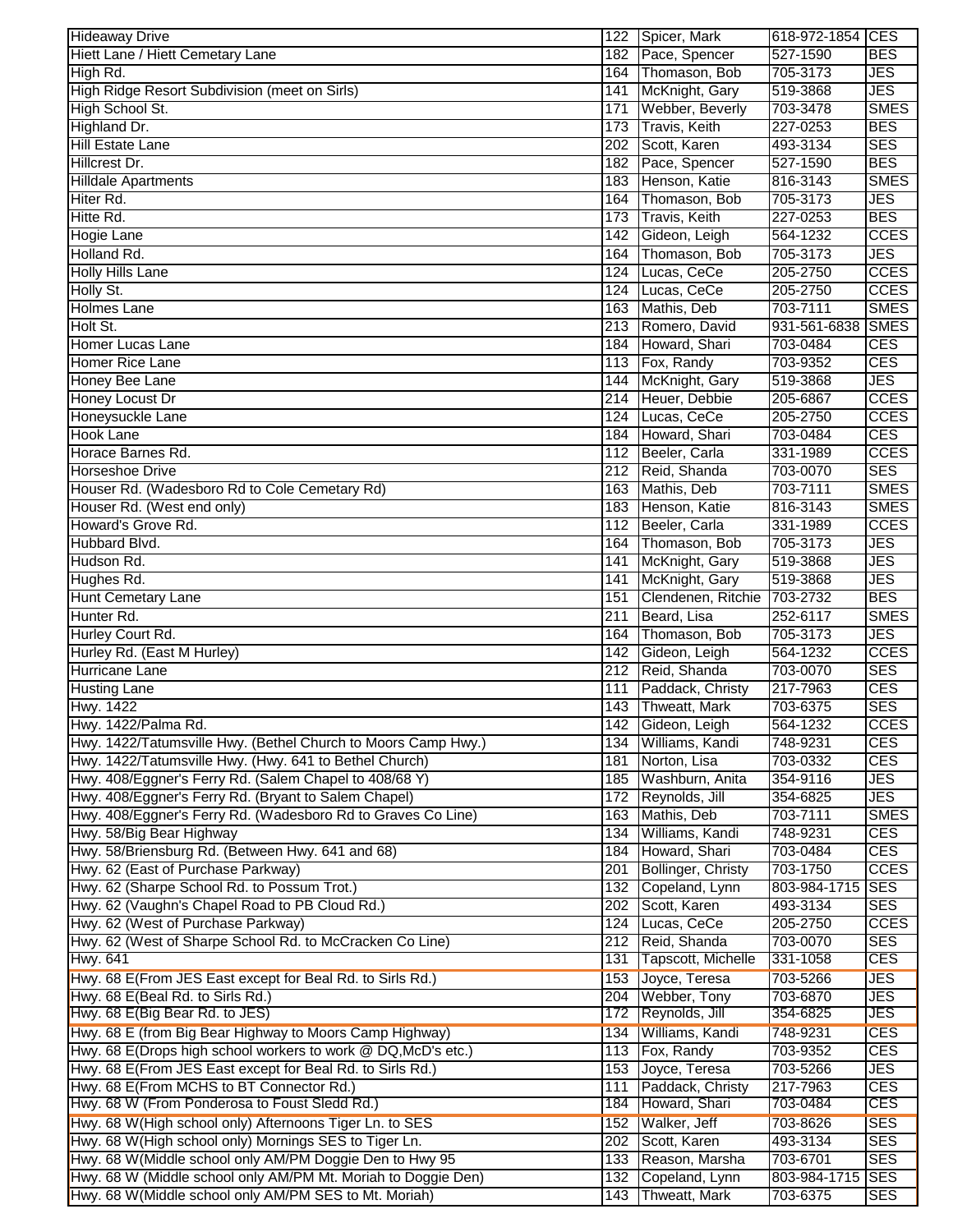| Hwy. 68 W (All SES students from SES to Hancock Ln.)            |            | 212 Reid, Shanda          | 703-0070         | <b>SES</b>               |
|-----------------------------------------------------------------|------------|---------------------------|------------------|--------------------------|
| <b>Hwy. 94</b>                                                  |            | 153 Joyce, Teresa         | 703-5266         | <b>JES</b>               |
| Hwy. 95 (From 2nd Avenue North)                                 | 161        | Milam, Becky              | 556-8990         | <b>CCES</b>              |
| Hwy. 95 (Hwy. 62 to 5th Ave)                                    |            | 214 Heuer, Debbie         | 205-6867         | <b>CCES</b>              |
| Hwy. 95 (Hwy. 68 to Hwy. 62)                                    |            | 214 Heuer, Debbie         | 205-6867         | <b>CCES</b>              |
| Hwy. 962/ Barge Island Rd.                                      | 164        | Thomason, Bob             | 705-3173         | <b>JES</b>               |
| Hwy. 963/Moors Camp Hwy. (From Hwy. 1422 East to Kentucky Lake) |            | 113 Fox, Randy            | 703-9352         | <b>CES</b>               |
| Hwy. 963/Moors Camp Hwy. (From Hwy. 68 to Hwy. 1422)            | 113        | Fox, Randy                | 703-9352         | <b>CES</b>               |
| <b>Idlewild Lane</b>                                            | 185        |                           |                  | <b>JES</b>               |
|                                                                 |            | Washburn, Anita           | 354-9116         |                          |
| Illinois Central Rd.                                            | 181        | Norton, Lisa              | 703-0332         | <b>CES</b>               |
| Imogene Drive                                                   | 134        | Williams, Kandi           | 748-9231         | <b>CES</b>               |
| Impala Rd.                                                      | 131        | Tapscott, Michelle        | 331-1058         | <b>CES</b>               |
| <b>Industrial Lane</b>                                          | 161        | Milam, Becky              | 556-8990         | <b>CCES</b>              |
| <b>Industrial Parkway</b>                                       | 124        | Lucas, CeCe               | 205-2750         | <b>CCES</b>              |
| Industrial Parkway (Calvert City Rd. to Hwy. 62)                | 201        | <b>Bollinger, Christy</b> | 703-1750         | <b>CCES</b>              |
| <b>Iola Lane</b>                                                | 151        | Clendenen, Ritchie        | 703-2732         | <b>BES</b>               |
| <b>Ironwood Drive</b>                                           | 214        | Heuer, Debbie             | 205-6867         | <b>CCES</b>              |
| Ivey Rd.                                                        | 121        | Dema, Janet               | 224-938-8973 BES |                          |
| <b>Ivory Lane</b>                                               | 184        | Howard, Shari             | 703-0484         | <b>CES</b>               |
| Jacey Blake Road (Pick Up at End)                               | 201        | Bollinger, Christy        | 703-1750         | <b>CCES</b>              |
| Jack Treas Rd. (North of Mayfield Hwy.)                         |            | 162 Gutridge, Bruce       | 740-334-9728     | <b>SMES</b>              |
| Jack Treas Rd. (South of Mayfield Hwy.)                         |            | 093 Henley, Angela        | 562-0652         | <b>SMES</b>              |
| Jackie Way                                                      | 182        | Pace, Spencer             | 527-1590         | <b>BES</b>               |
| Jackson School Rd (from Oak Level Rd to Mayfield Hwy)           | 114        | Watson, Lee               | 519-7141         | <b>BES</b>               |
| Jackson School Rd. (Between Harvey/Wadesboro)                   | 162        | Gutridge, Bruce           | 740-334-9728     | <b>SMES</b>              |
| Jackson School Rd. (From Symsonia Hwy to Oak Level Rd)          | 151        | Clendenen, Ritchie        | 703-2732         | <b>BES</b>               |
| Jackson School Rd. (South of Wilkins Rd.)                       |            | 093 Henley, Angela        | 562-0652         | <b>SMES</b>              |
| Jackson School Rd. Extension                                    | 151        | Clendenen, Ritchie        | 703-2732         | <b>BES</b>               |
| Jackson Street - Hardin                                         | 171        | Webber, Beverly           | 703-3478         | <b>SMES</b>              |
| Jacobs Lane                                                     | 181        | Norton, Lisa              | 703-0332         | <b>CES</b>               |
| James Lane                                                      | 143        | Thweatt, Mark             | 703-6375         | <b>SES</b>               |
|                                                                 |            |                           |                  |                          |
| Jander Lane                                                     | 204        | Webber, Tony              | 703-6870         | <b>JES</b>               |
| Jason Crant Rd.                                                 | 164<br>164 | Thomason, Bob             | 705-3173         | <b>JES</b>               |
| Jason Grant Lane<br>Jasra Rd.                                   |            | Thomason, Bob             | 705-3173         | <b>JES</b><br><b>JES</b> |
|                                                                 | 204        | Webber, Tony              | 703-6870         |                          |
| JB Copeland Rd.                                                 | 121        | Dema, Janet               | 224-938-8973 BES |                          |
| Jeffrey St.                                                     | 171        | Webber, Beverly           | 703-3478         | <b>SMES</b>              |
| Jenkins Drive (Meet on Ridge Rd for pick up - Rd too small)     | 131        | Tapscott, Michelle        | 331-1058         | <b>CES</b>               |
| Jericho Lane                                                    |            | 214 Heuer, Debbie         | 205-6867         | <b>CCES</b>              |
| Jesse St.                                                       |            | 214 Heuer, Debbie         | 205-6867         | <b>CCES</b>              |
| <b>Jill Drive</b>                                               |            | 143 Thweatt, Mark         | 703-6375         | <b>SES</b>               |
| Joe Bell Rd.                                                    |            | 163 Mathis, Deb           | 703-7111         | <b>SMES</b>              |
| Joe Creason Drive (12th to 14th)                                |            | 173 Travis, Keith         | 227-0253         | <b>BES</b>               |
| Joe Creason Drive (14th to Reed St.)                            |            | 182 Pace, Spencer         | 527-1590         | <b>BES</b>               |
| Joe Nanney Subdivision (off of Hwy. 641)                        |            | 122 Spicer, Mark          | 618-972-1854     | <b>CES</b>               |
| John Wayne Rd.                                                  |            | 214 Heuer, Debbie         | 205-6867         | <b>CCES</b>              |
| Johnston Subdivision Road                                       |            | 183 Henson, Katie         | 816-3143         | <b>SMES</b>              |
| <b>Jolly Court Drive</b>                                        |            | 113 Fox, Randy            | 703-9352         | <b>CES</b>               |
| Jolly Roger Rd.                                                 |            | 204 Webber, Tony          | 703-6870         | <b>JES</b>               |
| Jonathan Point Rd.                                              | 141        | McKnight, Gary            | 519-3868         | <b>JES</b>               |
| Jonathan Shores Rd.                                             | 141        | McKnight, Gary            | 519-3868         | <b>JES</b>               |
| Jordan Lane                                                     |            | 134 Williams, Kandi       | 748-9231         | <b>CES</b>               |
| <b>Jort Lane</b>                                                |            | 204 Webber, Tony          | 703-6870         | <b>JES</b>               |
| Jude Rd                                                         |            | 153 Joyce, Teresa         | 703-5266         | <b>JES</b>               |
| Juniper Lane                                                    |            | 124 Lucas, CeCe           | 205-2750         | <b>CCES</b>              |
| <b>Justin Lane</b>                                              |            | 181 Norton, Lisa          | 703-0332         | <b>CES</b>               |
| Justin Lane (Little Bear)                                       | 181        | Norton, Lisa              | 703-0332         | <b>CES</b>               |
| Karen Faye Lane                                                 |            | 213 Romero, David         | 931-561-6838     | <b>SMES</b>              |
| Karen St.                                                       | 151        | Clendenen, Ritchie        | 703-2732         | <b>BES</b>               |
| Kaywood Dr.                                                     |            | 114 Watson, Lee           | 519-7141         | <b>BES</b>               |
| <b>Kenady Drive</b>                                             | 181        | Norton, Lisa              | 703-0332         | <b>CES</b>               |
| Kenlake Rd. (Chef Road)                                         |            | 153 Joyce, Teresa         | 703-5266         | JES                      |
| <b>Kennedy Avenue</b>                                           | 201        | <b>Bollinger, Christy</b> | 703-1750         | <b>CCES</b>              |
| Kentucky Avenue                                                 |            | 113 Fox, Randy            | 703-9352         | <b>CES</b>               |
| <b>Kentucky Drive</b>                                           | 131        | Tapscott, Michelle        | 331-1058         | <b>CES</b>               |
|                                                                 |            |                           |                  |                          |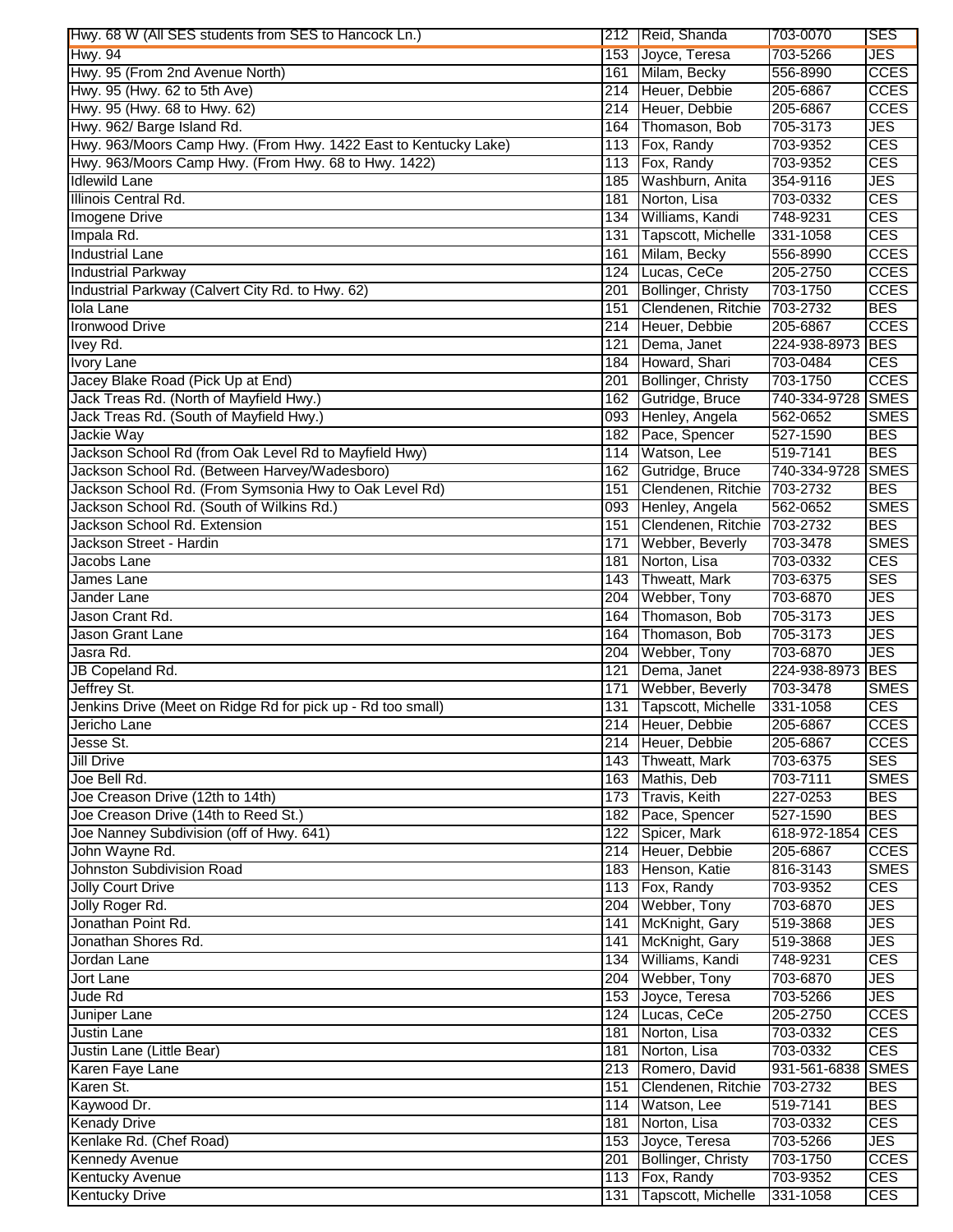| Kentucky Lake Subdivision                                    |     | 164 Thomason, Bob      | 705-3173          | JES         |
|--------------------------------------------------------------|-----|------------------------|-------------------|-------------|
| <b>Kenwood Trail</b>                                         | 134 | Williams, Kandi        | 748-9231          | <b>CES</b>  |
| King Creek Rd.                                               |     | 134 Williams, Kandi    | 748-9231          | <b>CES</b>  |
| King St.                                                     |     | 173 Travis, Keith      | 227-0253          | <b>BES</b>  |
| <b>Kings Court Drive</b>                                     |     | 113 Fox, Randy         | 703-9352          | <b>CES</b>  |
| Kingston Lane                                                |     | 172 Reynolds, Jill     | 354-6825          | <b>JES</b>  |
| Kirksey Hwy.                                                 | 213 | Romero, David          | 931-561-6838      | <b>SMES</b> |
| Kirkwood Rd.                                                 | 164 | Thomason, Bob          | 705-3173          | JES         |
| <b>Kit Carson Lane</b>                                       | 141 | McKnight, Gary         | 519-3868          | JES         |
| Klay Rd.                                                     | 111 | Paddack, Christy       | 217-7963          | <b>CES</b>  |
| <b>Knight Lane</b>                                           | 164 | Thomason, Bob          | 705-3173          | JES         |
| Knottingham Drive                                            | 113 | Fox, Randy             | 703-9352          | <b>CES</b>  |
| <b>Knox Drive</b>                                            | 113 | Fox, Randy             | 703-9352          | <b>CES</b>  |
|                                                              |     |                        | 703-5266          | JES         |
| KOA Lane (Meet on Hwy 68)                                    | 153 | Joyce, Teresa          |                   |             |
| Kurt Drive - 1st Load only (No High School) (HS=Overflow) AM | 184 | Howard, Shari          | 703-0484          | <b>CES</b>  |
| Kyabram Dr.                                                  | 173 | Travis, Keith          | 227-0253          | <b>BES</b>  |
| Lady Karen Lane                                              | 214 | Heuer, Debbie          | 205-6867          | <b>CCES</b> |
| Lagoon Rd.                                                   | 204 | Webber, Tony           | 703-6870          | JES         |
| Lake Drive                                                   | 164 | Thomason, Bob          | 705-3173          | JES         |
| Lake Forest Lane                                             | 134 | Williams, Kandi        | 748-9231          | <b>CES</b>  |
| Lakeshore Rd.                                                | 113 | Fox, Randy             | 703-9352          | <b>CES</b>  |
| Lakeside Drive                                               | 184 | Howard, Shari          | 703-0484          | <b>CES</b>  |
| Lakeview Church Rd. - Hwy 2595                               | 131 | Tapscott, Michelle     | 331-1058          | <b>CES</b>  |
| Lakeview Church Rd. (Hwy. 95 to Donohoo Powell Rd.)          | 142 | Gideon, Leigh          | 564-1232          | <b>CCES</b> |
| Lakeview Club Lane                                           | 181 | Norton, Lisa           | 703-0332          | CES         |
| Lakeview Manor                                               | 131 | Tapscott, Michelle     | 331-1058          | <b>CES</b>  |
| Lampley Lane                                                 | 202 | Scott, Karen           | 493-3134          | <b>SES</b>  |
| <b>Lancelot Court</b>                                        |     | 124 Lucas, CeCe        | 205-2750          | <b>CCES</b> |
| Landing Strip Rd.                                            |     | 204 Webber, Tony       | 703-6870          | JES         |
| Lawrence Rd.                                                 | 111 | Paddack, Christy       | 217-7963          | <b>CES</b>  |
| Lawson Johnson Lane                                          | 202 | Scott, Karen           | 493-3134          | <b>SES</b>  |
| Lawson Lane                                                  |     | 163 Mathis, Deb        | 703-7111          | <b>SMES</b> |
| Lazy Daz RV Park                                             | 161 | Milam, Becky           | 556-8990          | <b>CCES</b> |
| <b>Leadline Lane</b>                                         |     | 113 Fox, Randy         | 703-9352          | <b>CES</b>  |
|                                                              |     |                        | 703-0070          | <b>SES</b>  |
| Lecky Rd.                                                    |     | 212 Reid, Shanda       |                   |             |
| Lee Burd Rd.                                                 | 162 | Gutridge, Bruce        | 740-334-9728      | <b>SMES</b> |
| Leigh Drive                                                  |     | 143 Thweatt, Mark      | 703-6375          | <b>SES</b>  |
| Lela Glen (aka Green) Rd                                     |     | 093 Henley, Angela     | 562-0652          | <b>SMES</b> |
| Lents Cemetery Lane                                          |     | 182 Pace, Spencer      | 527-1590          | <b>BES</b>  |
| Leon Andrus Lane                                             |     | 162 Gutridge, Bruce    | 740-334-9728 SMES |             |
| Leonard Cemetary Lane                                        |     | 212 Reid, Shanda       | 703-0070          | <b>SES</b>  |
| Leonard Lane                                                 |     | 212 Reid, Shanda       | 703-0070          | <b>SES</b>  |
| Lever Lane                                                   |     | 143 Thweatt, Mark      | 703-6375          | <b>SES</b>  |
| <b>Lexington Drive</b>                                       |     | 113 Fox, Randy         | 703-9352          | <b>CES</b>  |
| <b>Liberty School Road</b>                                   | 211 | Beard, Lisa            | 252-6117          | <b>SMES</b> |
| Lighthouse Rd.                                               |     | 204 Webber, Tony       | 703-6870          | JES.        |
| Linden St.                                                   |     | 214 Heuer, Debbie      | 205-6867          | <b>CCES</b> |
| Lionheart Lane (Walk out to Beal Rd)                         |     | 153 Joyce, Teresa      | 703-5266          | <b>JES</b>  |
| Little Bear Hwy.                                             |     | 181 Norton, Lisa       | 703-0332          | <b>CES</b>  |
| Little Cypress Rd.                                           |     | 212 Reid, Shanda       | 703-0070          | <b>SES</b>  |
| Little John Drive                                            |     | 113 Fox, Randy         | 703-9352          | <b>CES</b>  |
| Little Rock Lane                                             |     | 201 Bollinger, Christy | 703-1750          | <b>CCES</b> |
| Littlejohn Rd.                                               |     | 214 Heuer, Debbie      | 205-6867          | <b>CCES</b> |
| Livingston Rd.                                               |     | 113 Fox, Randy         | 703-9352          | CES         |
| Locust St. (Afternoon Only)                                  |     | 123 Dukes, Royce       | 227-5590          | <b>BES</b>  |
|                                                              |     |                        | 227-5590          | <b>BES</b>  |
| Locust St. (Morning Only)                                    |     | 123 Dukes, Royce       |                   |             |
| London Rd.                                                   |     | 201 Bollinger, Christy | 703-1750          | <b>CCES</b> |
| Lone Valley Rd.                                              |     | 201 Bollinger, Christy | 703-1750          | <b>CCES</b> |
| Loretta Lane                                                 |     | 134 Williams, Kandi    | 748-9231          | <b>CES</b>  |
| Louise Lane                                                  |     | 142 Gideon, Leigh      | 564-1232          | <b>CCES</b> |
| Lover's Lane                                                 |     | 144 Morrison, Patty    | 703-6364          | <b>JES</b>  |
| Lowery Rd.                                                   |     | 113 Fox, Randy         | 703-9352          | <b>CES</b>  |
| Lucille Lane                                                 |     | 214 Heuer, Debbie      | 205-6867          | <b>CCES</b> |
| Lynch Rd.                                                    | 211 | Beard, Lisa            | 252-6117          | <b>SMES</b> |
| Lynn Nelson Rd.                                              | 121 | Dema, Janet            | 224-938-8973      | <b>BES</b>  |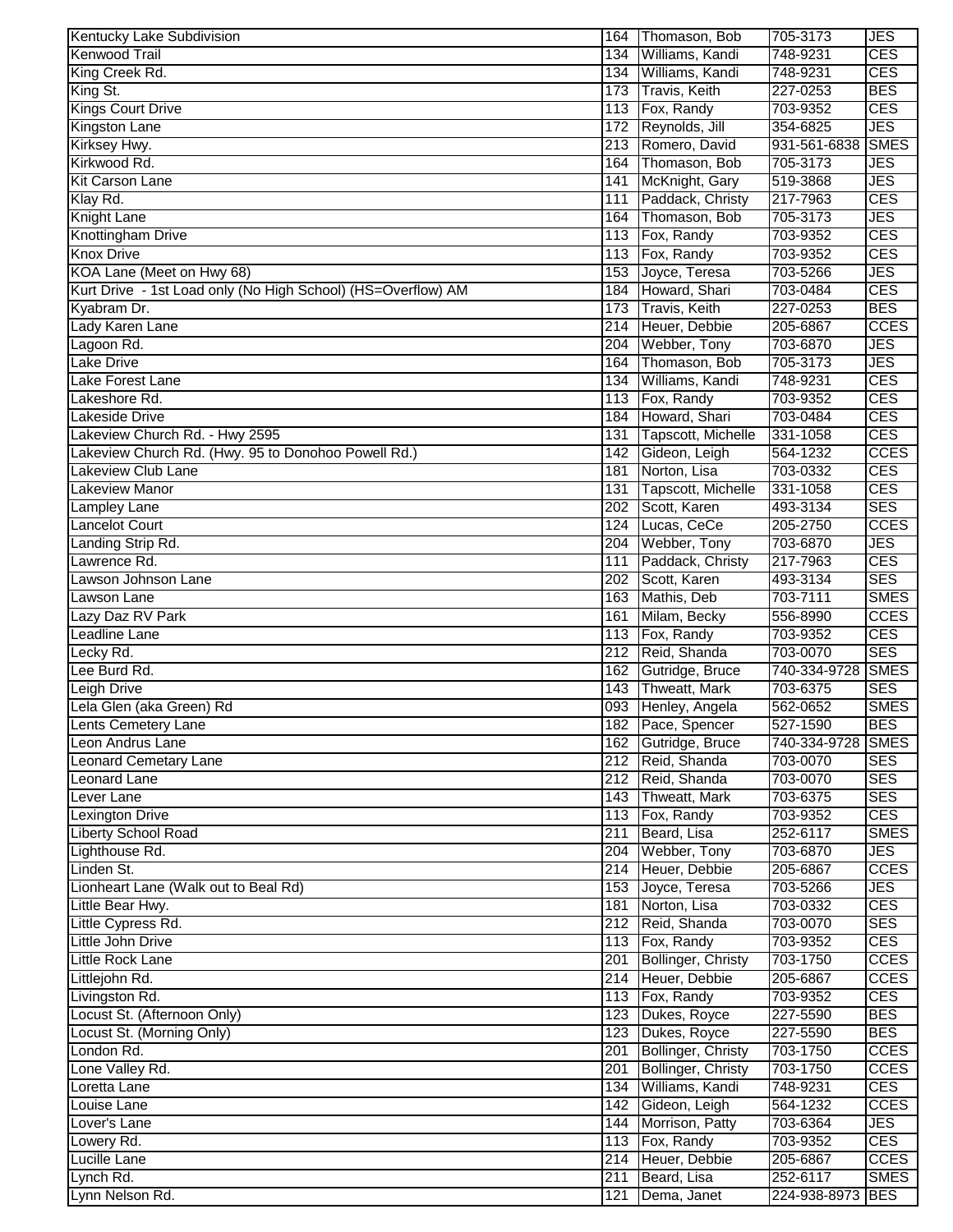| <b>Lynnwood Drive</b>                                                        |     | 113 Fox, Randy                         | 703-9352                     | <b>CES</b>  |
|------------------------------------------------------------------------------|-----|----------------------------------------|------------------------------|-------------|
| Madden St.                                                                   | 122 | Spicer, Mark                           | 618-972-1854                 | <b>CES</b>  |
| Maddox Rd.                                                                   |     | 142 Gideon, Leigh                      | 564-1232                     | <b>CCES</b> |
| Maggie St. - Old Gilbertsville                                               |     | 161 Milam, Becky                       | 556-8990                     | <b>CCES</b> |
| Magness Rd.                                                                  |     | 213 Romero, David                      | 931-561-6838 SMES            |             |
| Main St. - Calvert City                                                      |     | 214 Heuer, Debbie                      | 205-6867                     | <b>CCES</b> |
| Main St. (12th St. to 22nd. St.)                                             |     | 182 Pace, Spencer                      | 527-1590                     | <b>BES</b>  |
| Main St. (from 12th St. to North Benton - Afternoon only)                    | 123 | Dukes, Royce                           | 227-5590                     | <b>BES</b>  |
| Main St. (South of 22nd St. to Church Grove Rd. - Morning Only)              | 173 | <b>Travis, Keith</b>                   | 227-0253                     | <b>BES</b>  |
| Main St. North                                                               | 161 | Milam, Becky                           | 556-8990                     | <b>CCES</b> |
| <b>Malcolm Drive</b>                                                         | 134 | Williams, Kandi                        | 748-9231                     | <b>CES</b>  |
| Mandor Rd.                                                                   | 204 | Webber, Tony                           | 703-6870                     | <b>JES</b>  |
| <b>Mann Lane</b>                                                             | 141 | McKnight, Gary                         | 519-3868                     | <b>JES</b>  |
| Maple Avenue                                                                 | 214 | Heuer, Debbie                          | 205-6867                     | <b>CCES</b> |
| Maple St. (from 6th to Mayfield Hwy)                                         | 123 | Dukes, Royce                           | 227-5590                     | <b>BES</b>  |
| <b>Marco Drive</b>                                                           | 122 | Spicer, Mark                           | 618-972-1854 CES             |             |
| Marco Street (will have to meet at the Marco Dr. / Grands Blvd intersection) | 122 | Spicer, Mark                           | 618-972-1854 CES             |             |
| <b>Marie Lane</b>                                                            | 111 | Paddack, Christy                       | 217-7963                     | <b>CES</b>  |
| Marina Moors Road                                                            |     | 113 Fox, Randy                         | 703-9352                     | <b>CES</b>  |
| Marshall Circle Rd.                                                          | 134 | Williams, Kandi                        | 748-9231                     | <b>CES</b>  |
| Martha Williams Lane (off Alamo Rd)                                          | 112 | Beeler, Carla                          | 331-1989                     | <b>CCES</b> |
| Mason Myers Lane (off Devors Rd.)                                            | 164 | Thomason, Bob                          | 705-3173                     | <b>JES</b>  |
| Masters Cir.                                                                 | 173 | Travis, Keith                          | 227-0253                     | <b>BES</b>  |
| <b>Mathia Road</b>                                                           | 153 | Joyce, Teresa                          | 703-5266                     | <b>JES</b>  |
| Mayfield Highway (from Cheers to Jackson School Rd)                          | 114 | Watson, Lee                            | 519-7141                     | <b>BES</b>  |
| Mayfield Highway (Jackson School Rd. to Wadesboro Rd.)                       | 183 | Henson, Katie                          | 816-3143                     | <b>SMES</b> |
| Mayfield Highway (Wadesboro Rd. to Jack Treas)                               | 162 | Gutridge, Bruce                        | 740-334-9728                 | <b>SMES</b> |
| <b>McCoy Lane</b>                                                            | 161 | Milam, Becky                           | 556-8990                     | <b>CCES</b> |
| McGregor Lane                                                                | 134 | Williams, Kandi                        | 748-9231                     | <b>CES</b>  |
| McIntosh Rd.                                                                 | 143 | Thweatt, Mark                          | 703-6375                     | <b>SES</b>  |
| <b>McKenzie Park Drive</b>                                                   | 143 | Thweatt, Mark                          | 703-6375                     | <b>SES</b>  |
| McKinnon Lane                                                                | 134 | Williams, Kandi                        | 748-9231                     | <b>CES</b>  |
| McNeely Rd.                                                                  | 141 | McKnight, Gary                         | 519-3868                     | <b>JES</b>  |
| Meagan's Lane                                                                | 131 | Tapscott, Michelle                     | 331-1058                     | <b>CES</b>  |
| <b>Medina Avenue</b>                                                         | 134 | Williams, Kandi                        | 748-9231                     | <b>CES</b>  |
| <b>Memory Lane</b>                                                           | 122 | Spicer, Mark                           | 618-972-1854 CES             |             |
| <b>Merlin Court</b>                                                          |     | 124 Lucas, CeCe                        | 205-2750                     | <b>CCES</b> |
| <b>Merlin Drive</b>                                                          |     | 124 Lucas, CeCe                        | 205-2750                     | <b>CCES</b> |
| Mermie Rd.                                                                   |     | 204 Webber, Tony                       | 703-6870                     | <b>JES</b>  |
| Merrywood Dr                                                                 |     | 114 Watson, Lee                        | 519-7141                     | <b>BES</b>  |
| Michael's Way Rd.                                                            |     | 134 Williams, Kandi                    | 748-9231                     | <b>CES</b>  |
| Middle Rd.                                                                   |     | 164 Thomason, Bob                      | 705-3173                     | <b>JES</b>  |
| <b>Miller Lane</b>                                                           | 181 | Norton, Lisa                           | 703-0332                     | <b>CES</b>  |
| Miller's Rd.                                                                 |     | 134 Williams, Kandi                    | 748-9231                     | <b>CES</b>  |
| Millionaire Lane                                                             |     | 164 Thomason, Bob                      | 705-3173                     | <b>JES</b>  |
| Mimosa Ln.                                                                   |     | 182 Pace, Spencer                      | 527-1590                     | <b>BES</b>  |
| <b>Minerva Drive</b>                                                         |     | 113 Fox, Randy                         | 703-9352                     | <b>CES</b>  |
| Minter Rd.                                                                   |     | 203 Royalty, Kevin                     | 493-1946                     | <b>BES</b>  |
| Miran Lane                                                                   |     | 134 Williams, Kandi                    | 748-9231                     | <b>CES</b>  |
| <b>Misty Arbor Drive</b>                                                     | 181 | Norton, Lisa                           | 703-0332                     | <b>CES</b>  |
| Mockingbird Lane                                                             |     | 185 Washburn, Anita                    | 354-9116                     | <b>JES</b>  |
| Mohawk Rd.<br>Monroe Rd.                                                     |     | 202 Scott, Karen                       | 493-3134<br>803-984-1715 SES | <b>SES</b>  |
| Moon Loop Rd.                                                                |     | 132 Copeland, Lynn<br>122 Spicer, Mark | 618-972-1854 CES             |             |
| Moors Camp Hwy./Hwy. 963 (Hwy. 1422 East to Kentucky Lake)                   |     | 113 Fox, Randy                         | 703-9352                     | <b>CES</b>  |
| Moors Camp Hwy./Hwy. 963 (Hwy. 68 to Hwy. 1422)                              |     | 134 Williams, Kandi                    | 748-9231                     | <b>CES</b>  |
| <b>Moors Marian Road</b>                                                     |     | 113 Fox, Randy                         | 703-9352                     | <b>CES</b>  |
| Moors Rd.                                                                    |     | 113 Fox, Randy                         | 703-9352                     | <b>CES</b>  |
| Morning Sun Rd.                                                              |     | 122 Spicer, Mark                       | 618-972-1854                 | <b>CES</b>  |
| Morningside Dr.                                                              |     | 203 Royalty, Kevin                     | 493-1946                     | <b>BES</b>  |
| <b>Morris Lane</b>                                                           |     | 141 McKnight, Gary                     | 519-3868                     | <b>JES</b>  |
| Morrison Rd.                                                                 |     | 204 Webber, Tony                       | 703-6870                     | JES         |
| <b>Mount Moriah Lane</b>                                                     |     | 202 Scott, Karen                       | 493-3134                     | <b>SES</b>  |
| Mount Moriah Rd. (Hwy. 1610)                                                 | 202 | Scott, Karen                           | 493-3134                     | <b>SES</b>  |
| Mount Vernon Cemetery Rd.                                                    |     | 172 Reynolds, Jill                     | 354-6825                     | <b>JES</b>  |
|                                                                              |     |                                        |                              |             |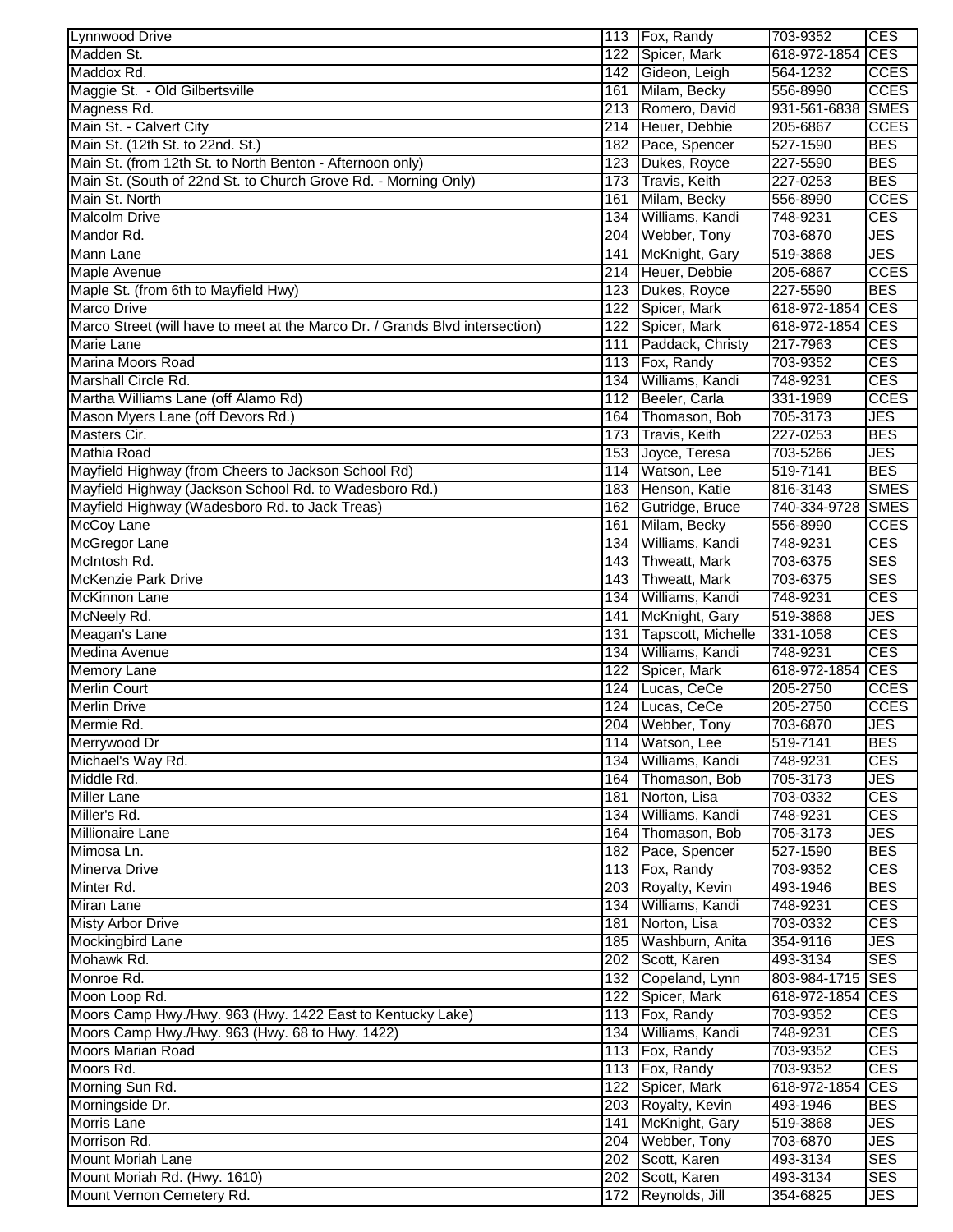| <b>Mulberry Drive</b>                                      |                  | 113 Fox, Randy       | 703-9352         | <b>CES</b>                |
|------------------------------------------------------------|------------------|----------------------|------------------|---------------------------|
| Murphy St.                                                 | 173              | <b>Travis, Keith</b> | 227-0253         | <b>BES</b>                |
| Murray Highway (Hardin crossroads south to First St.) A.M. |                  | 183 Henson, Katie    | 816-3143         | <b>SMES</b>               |
| Murray Highway (North of Karen Faye Lane)                  | 211              | Beard, Lisa          | 252-6117         | <b>SMES</b>               |
| Murray Highway (South of Karen Faye Lane)                  | 171              | Webber, Beverly      | 703-3478         | <b>SMES</b>               |
| <b>Musket Drive</b>                                        |                  | 204 Webber, Tony     | 703-6870         | <b>JES</b>                |
| Nance Lane                                                 |                  | 163 Mathis, Deb      | 703-7111         | <b>SMES</b>               |
| Nannie Neal Rd. (aka Thompson Rd.)                         | 144              | Morrison, Patty      | 703-6364         | <b>JES</b>                |
| Naomi Lane                                                 |                  | 184 Howard, Shari    | 703-0484         | <b>CES</b>                |
| <b>Naples Lane</b>                                         | 131              | Tapscott, Michelle   | 331-1058         | <b>CES</b>                |
| Native Circle Rd.                                          |                  | 184 Howard, Shari    | 703-0484         | <b>CES</b>                |
| Neal Stark Lane (Trailers just past Hilldale)              | 171              | Webber, Beverly      | 703-3478         | <b>SMES</b>               |
| Neeble Lane                                                | 143              | Thweatt, Mark        | 703-6375         | <b>SES</b>                |
| Needmore Rd.                                               | 142              | Gideon, Leigh        | 564-1232         | <b>CCES</b>               |
| <b>Nelson Lane</b>                                         |                  | 185 Washburn, Anita  | 354-9116         | <b>JES</b>                |
| New Harmony Rd.                                            | 151              | Clendenen, Ritchie   | 703-2732         | <b>BES</b>                |
| New Hope Rd.                                               |                  |                      |                  | <b>SES</b>                |
| Newcomb Rd.                                                |                  | 152 Walker, Jeff     | 703-8626         | <b>JES</b>                |
|                                                            | 141              | McKnight, Gary       | 519-3868         |                           |
| Nimmo Rd. (Meet at end of road)                            |                  | 172 Reynolds, Jill   | 354-6825         | <b>JES</b>                |
| Noles Lane                                                 | 111              | Paddack, Christy     | 217-7963         | <b>CES</b>                |
| Northeastern Kentucky Industrial Pkwy.                     | 161              | Milam, Becky         | 556-8990         | <b>CCES</b>               |
| Northridge Drive                                           | 134              | Williams, Kandi      | 748-9231         | <b>CES</b>                |
| Norwell Rd.                                                |                  | 152 Walker, Jeff     | 703-8626         | <b>SES</b>                |
| Norwell Rd.                                                |                  | 122 Spicer, Mark     | 618-972-1854     | <b>CES</b>                |
| Norwood Rd.                                                |                  | 185 Washburn, Anita  | 354-9116         | <b>JES</b>                |
| Nottingham Drive                                           |                  | 113 Fox, Randy       | 703-9352         | <b>CES</b>                |
| <b>O'Daniel Drive</b>                                      | 131              | Tapscott, Michelle   | 331-1058         | <b>CES</b>                |
| Oak Grove Church Road                                      |                  | 213 Romero, David    | 931-561-6838     | <b>SMES</b>               |
| Oak Grove Cir.                                             |                  | 182 Pace, Spencer    | 527-1590         | <b>BES</b>                |
| Oak Level Elva Rd (Hwy. 348 to Elva)                       | 203              | Royalty, Kevin       | 493-1946         | <b>BES</b>                |
| Oak Level Rd (from Colonial to Jackson School Rd)          | 151              | Clendenen, Ritchie   | 703-2732         | <b>BES</b>                |
| Oak Level Rd (from Wadesboro Rd. N to Jackson School Rd.)  | 121              | Dema, Janet          | 224-938-8973 BES |                           |
| Oak Level Rd. (from Colonial Dr. to Commerce St.)          | 121              | Dema, Janet          | 224-938-8973 BES |                           |
| Oak Level Rd. (West of Wadesboro Rd.)                      | 163              | Mathis, Deb          | 703-7111         | <b>SMES</b>               |
| Oak Park Blvd.                                             | $\overline{214}$ | Heuer, Debbie        | 205-6867         | <b>CCES</b>               |
| Oak Shadow Ln.                                             | 121              | Dema, Janet          | 224-938-8973 BES |                           |
| Oak St.                                                    |                  | 182 Pace, Spencer    | 527-1590         | <b>BES</b>                |
| Oak Valley Rd.                                             |                  | 122 Spicer, Mark     | 618-972-1854 CES |                           |
| Oakland Church Rd.                                         |                  | 133 Reason, Marsha   | 703-6701         | <b>SES</b>                |
| Oaklawn Lane                                               |                  | 161 Milam, Becky     | 556-8990         | <b>CCES</b>               |
| Oakley Rd.                                                 |                  | 141 McKnight, Gary   | 519-3868         | <b>JES</b>                |
| Oakwood Ave.                                               |                  | 114 Watson, Lee      | 519-7141         | <b>BES</b>                |
|                                                            |                  |                      |                  |                           |
| Odom Rd.                                                   |                  | 124 Lucas, CeCe      | 205-2750         | <b>CCES</b><br><b>CES</b> |
| Old Briensburg-Gilbertsville Rd.                           | 131              | Tapscott, Michelle   | 331-1058         |                           |
| Old Calvert City Rd. (East of Hwy. 1042 to Hwy. 62)        |                  | 132 Copeland, Lynn   | 803-984-1715 SES |                           |
| Old Calvert City Rd. (Hwy.62 to David Lane)                |                  | 202 Scott, Karen     | 493-3134         | <b>SES</b>                |
| Old Calvert City Rd. (West of Hwy. 1042)                   |                  | 212 Reid, Shanda     | 703-0070         | <b>SES</b>                |
| Old Liberty School Rd.                                     | 211              | Beard, Lisa          | 252-6117         | <b>SMES</b>               |
| Old Olive Road                                             |                  | 185 Washburn, Anita  | 354-9116         | <b>JES</b>                |
| Old Paducah-Calvert City Rd.                               |                  | 124 Lucas, CeCe      | 205-2750         | <b>CCES</b>               |
| Old Symsonia Rd.                                           |                  | 203 Royalty, Kevin   | 493-1946         | <b>BES</b>                |
| Olive Creek Rd.                                            |                  | 144 Morrison, Patty  | 703-6364         | <b>JES</b>                |
| Olive Road (JES)                                           |                  | 185 Washburn, Anita  | 354-9116         | <b>JES</b>                |
| Olive St. (from 6th to Mayfield Hwy)                       |                  | 123 Dukes, Royce     | 227-5590         | <b>BES</b>                |
| Olive St. (from Mayfield Hwy to South Benton)              |                  | 182 Pace, Spencer    | 527-1590         | <b>BES</b>                |
| Olive-Hamlett Rd.                                          |                  | 185 Washburn, Anita  | 354-9116         | <b>JES</b>                |
| Oliver Johnson Creek Rd.                                   |                  | 144 Morrison, Patty  | 703-6364         | <b>JES</b>                |
| Opal Lane                                                  |                  | 122 Spicer, Mark     | 618-972-1854 CES |                           |
| Orchard (Morning Only)                                     |                  | 123 Dukes, Royce     | 227-5590         | <b>BES</b>                |
| Orchard (Afternoon only)                                   |                  | 123 Dukes, Royce     | 227-5590         | <b>BES</b>                |
| Oriole Lane                                                |                  | 172 Reynolds, Jill   | 354-6825         | JES                       |
| Orlean's Lane                                              |                  | 112 Beeler, Carla    | 331-1989         | <b>CCES</b>               |
| Oscar Brown Lane                                           |                  | 185 Washburn, Anita  | 354-9116         | JES                       |
| <b>Otter Lane</b>                                          | 144              | Morrison, Patty      | 703-6364         | <b>JES</b>                |
| Owens St.                                                  |                  | 161 Milam, Becky     | 556-8990         | <b>CCES</b>               |
|                                                            |                  |                      |                  |                           |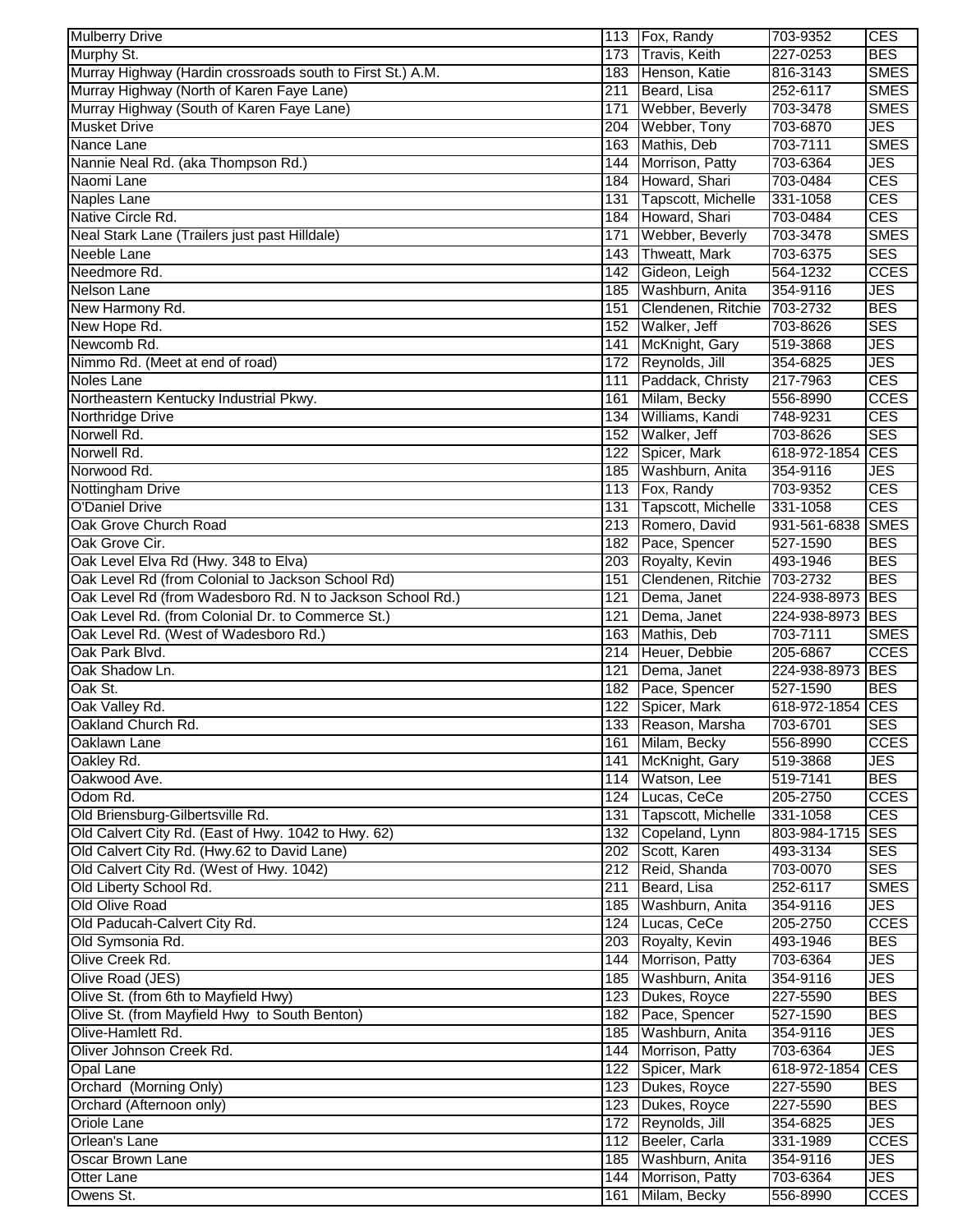| Oxford Ct.                                                             |                         | 173 Travis, Keith           | 227-0253                 | <b>BES</b>                |
|------------------------------------------------------------------------|-------------------------|-----------------------------|--------------------------|---------------------------|
| P. B. Cloud Lane                                                       | 202                     | Scott, Karen                | 493-3134                 | <b>SES</b>                |
| Pace Lane                                                              |                         | 183 Henson, Katie           | 816-3143                 | <b>SMES</b>               |
| Paddle Wheel Rd.                                                       |                         | 113 Fox, Randy              | 703-9352                 | <b>CES</b>                |
| Palestine Church Rd.                                                   | 204                     | Webber, Tony                | 703-6870                 | <b>JES</b>                |
| Palma Rd./Hwy. 1422 (Hwy 68 to Louis Lane)                             | 142                     | Gideon, Leigh               | 564-1232                 | <b>CCES</b>               |
| Palma Road/Hwy. 1422 (Hwy. 641 to Sam Bryant Lane)(Louise Ln- Hwy 641) | 131                     | Tapscott, Michelle          | 331-1058                 | <b>CES</b>                |
| Pappy Estes Lane                                                       | 132                     | Copeland, Lynn              | 803-984-1715             | <b>SES</b>                |
| Par Dr.                                                                | 173                     | <b>Travis, Keith</b>        | 227-0253                 | <b>BES</b>                |
| Paradise Point Rd.                                                     |                         | 113 Fox, Randy              | 703-9352                 | <b>CES</b>                |
| Paris Rd.                                                              | 201                     | Bollinger, Christy          | 703-1750                 | <b>CCES</b>               |
| Park Ave.                                                              |                         | 182 Pace, Spencer           | 527-1590                 | <b>BES</b>                |
| Park Ridge Rd.                                                         | 181                     | Norton, Lisa                | 703-0332                 | <b>CES</b>                |
| Park St. (Cinderella Motel)                                            | 201                     | Bollinger, Christy          | 703-1750                 | <b>CCES</b>               |
| Park St. (west end)                                                    | 161                     | Milam, Becky                | 556-8990                 | <b>CCES</b>               |
| Parker Lane                                                            |                         | 185 Washburn, Anita         | 354-9116                 | <b>JES</b>                |
| <b>Parkview Drive</b>                                                  |                         | 184 Howard, Shari           | 703-0484                 | <b>CES</b>                |
| Parkview Manor Drive                                                   |                         | 113 Fox, Randy              | 703-9352                 | <b>CES</b>                |
| Parkview Place Rd.                                                     |                         | 113 Fox, Randy              | 703-9352                 | <b>CES</b>                |
| Parkway Dr.                                                            | 114                     | Watson, Lee                 | 519-7141                 | <b>BES</b>                |
| Parrot Lane                                                            |                         | 152 Walker, Jeff            | 703-8626                 | <b>SES</b>                |
| Patriot St. (Pick Up at End)                                           | 201                     | <b>Bollinger, Christy</b>   | 703-1750                 | <b>CCES</b>               |
| Patterson Ferry Rd. (Hwy. 68 to I-24)                                  |                         | 143 Thweatt, Mark           | 703-6375                 | <b>SES</b>                |
| Patterson Rd.                                                          |                         | 112 Beeler, Carla           | 331-1989                 | <b>CCES</b>               |
| Paul Anderson Rd.                                                      |                         | 144 Morrison, Patty         | 703-6364                 | <b>JES</b>                |
| Paul Jones Ln.                                                         |                         | 093 Henley, Angela          | 562-0652                 | <b>SMES</b>               |
| Payne Rd.                                                              | 181                     | Norton, Lisa                | 703-0332                 | <b>CES</b>                |
| Peachtree Dr.                                                          | 164                     | Thomason, Bob               | 705-3173                 | <b>JES</b>                |
| Pebble Brook Drive                                                     |                         | 182 Pace, Spencer           | 527-1590                 | <b>BES</b>                |
| <b>Peck Cemetery Lane</b>                                              | 122                     | Spicer, Mark                | 618-972-1854             | <b>CES</b>                |
| Peggy Ann Spring Rd.                                                   | 093                     | Henley, Angela              | 562-0652                 | <b>SMES</b>               |
| Pembrook Drive                                                         | 113                     | Fox, Randy                  | 703-9352                 | <b>CES</b>                |
| Penny Rd.                                                              | 213                     | Romero, David               | 931-561-6838             | <b>SMES</b>               |
| Pepper Ln.<br>Percival Lane                                            | 173<br>$\overline{124}$ | Travis, Keith               | $227 - 0253$<br>205-2750 | <b>BES</b><br><b>CCES</b> |
| <b>Pheasant Lane</b>                                                   | 181                     | Lucas, CeCe<br>Norton, Lisa | 703-0332                 | <b>CES</b>                |
| Phelps Rd.                                                             | 151                     | Clendenen, Ritchie          | 703-2732                 | <b>BES</b>                |
| Phillips Rd.                                                           |                         | 114 Watson, Lee             | 519-7141                 | <b>BES</b>                |
| Pickle Lane                                                            |                         | 162 Gutridge, Bruce         | 740-334-9728 SMES        |                           |
| Piedmont Rd.                                                           |                         | 113 Fox, Randy              | 703-9352                 | <b>CES</b>                |
| Pin Oak Drive                                                          | 164                     | Thomason, Bob               | 705-3173                 | <b>JES</b>                |
| <b>Pine Avenue</b>                                                     |                         | 112 Beeler, Carla           | 331-1989                 | <b>CCES</b>               |
| <b>Pine Drive</b>                                                      |                         | 164 Thomason, Bob           | 705-3173                 | <b>JES</b>                |
| Pine St.                                                               |                         | 123 Dukes, Royce            | 227-5590                 | <b>BES</b>                |
| <b>Pinehurst Lane</b>                                                  |                         | 134 Williams, Kandi         | 748-9231                 | <b>CES</b>                |
| Pinewood Dr.                                                           |                         | 173 Travis, Keith           | 227-0253                 | <b>BES</b>                |
| Pioneer Lane                                                           |                         | 133 Reason, Marsha          | 703-6701                 | <b>SES</b>                |
| Pirate's Cove Rd.                                                      | 204                     | Webber, Tony                | 703-6870                 | <b>JES</b>                |
| Place Lane                                                             |                         | 134 Williams, Kandi         | 748-9231                 | <b>CES</b>                |
| Plant Cutoff Rd.                                                       | 161                     | Milam, Becky                | 556-8990                 | <b>CCES</b>               |
| Players Dr.                                                            |                         | 173 Travis, Keith           | 227-0253                 | <b>BES</b>                |
| Pleasant Valley Rd.                                                    | $\overline{121}$        | Dema, Janet                 | 224-938-8973 BES         |                           |
| Pnea Cabins Rd.                                                        | 181                     | Norton, Lisa                | 703-0332                 | <b>CES</b>                |
| Pogue Lane                                                             |                         | 184 Howard, Shari           | 703-0484                 | <b>CES</b>                |
| Ponderosa Subdivision                                                  |                         | 164 Thomason, Bob           | 705-3173                 | <b>JES</b>                |
| Poplar St. (from 12th St. to 22nd St.)                                 |                         | 182 Pace, Spencer           | 527-1590                 | <b>BES</b>                |
| Poplar St. (from 12th St. to North Benton - Afternoon only)            |                         | 123 Dukes, Royce            | 227-5590                 | <b>BES</b>                |
| Poplar St. (from 12th St. to North Benton - Morning Only)              |                         | 123 Dukes, Royce            | 227-5590                 | <b>BES</b>                |
| Port Rd.                                                               |                         | 113 Fox, Randy              | 703-9352                 | <b>CES</b>                |
| Postal Dr                                                              |                         | 203 Royalty, Kevin          | 493-1946                 | <b>BES</b>                |
| Powder Keg Rd.                                                         |                         | 204 Webber, Tony            | 703-6870                 | <b>JES</b>                |
| Powell Ln.                                                             |                         | 203 Royalty, Kevin          | 493-1946                 | <b>BES</b>                |
| Powell St.                                                             |                         | 214 Heuer, Debbie           | 205-6867                 | <b>CCES</b>               |
| <b>President Lane</b>                                                  | 133                     | Reason, Marsha              | 703-6703                 | <b>SES</b>                |
| Primrose Rd.                                                           | 143                     | Thweatt, Mark               | 703-6375                 | <b>SES</b>                |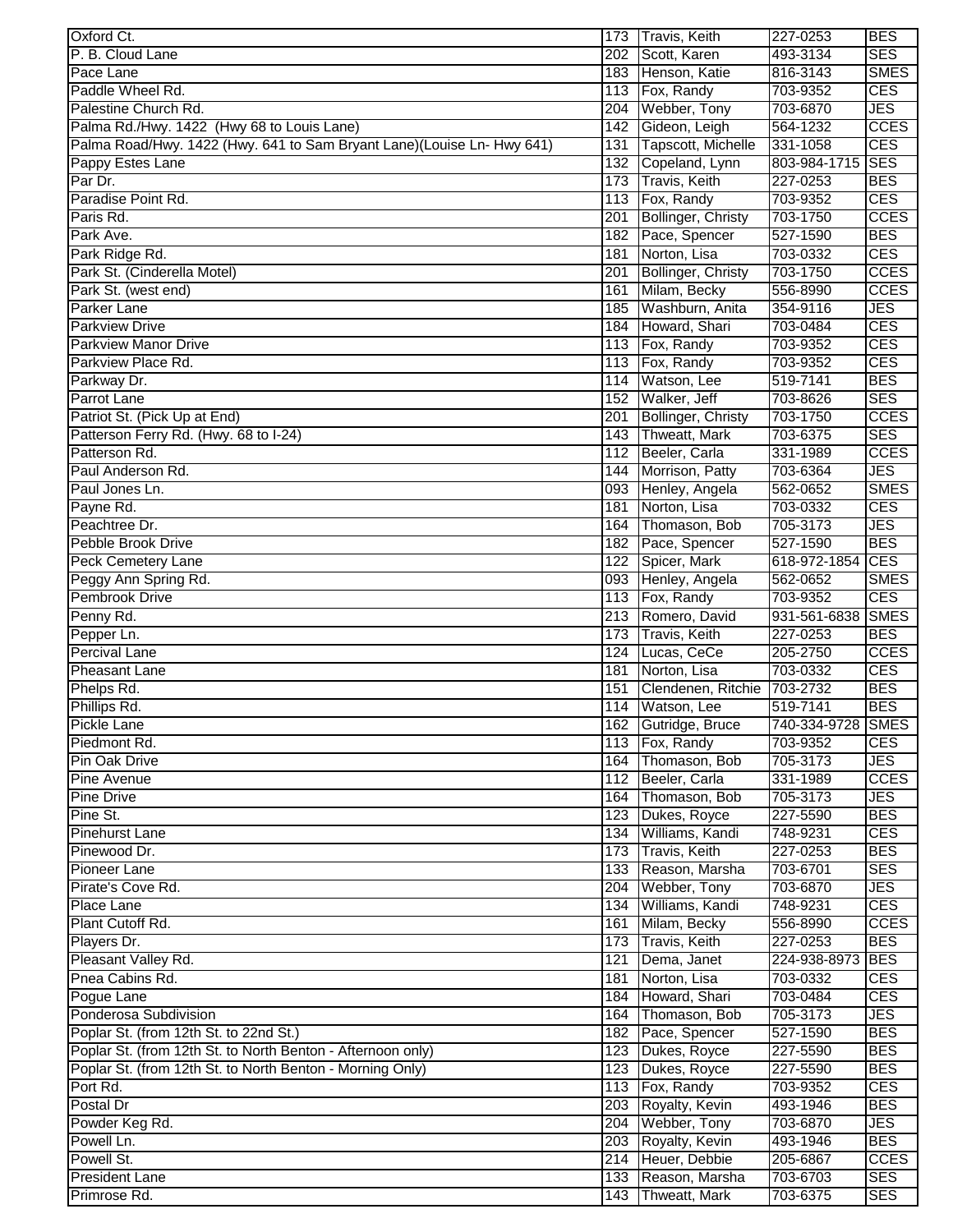| Prince John Way                       |                  | 214 Heuer, Debbie      | 205-6867         | <b>CCES</b> |
|---------------------------------------|------------------|------------------------|------------------|-------------|
| <b>Princess Jennifer Drive</b>        | 214              | Heuer, Debbie          | 205-6867         | <b>CCES</b> |
| Pugh School Rd.                       |                  | 142 Gideon, Leigh      | 564-1232         | <b>CCES</b> |
| Putter Ln.                            |                  | 173 Travis, Keith      | 227-0253         | <b>BES</b>  |
| Quail Hills Lane                      | 181              | Norton, Lisa           | 703-0332         | <b>CES</b>  |
| Quail Rd.                             | 161              | Milam, Becky           | 556-8990         | <b>CCES</b> |
| Raceway Lane                          | 122              | Spicer, Mark           | 618-972-1854     | <b>CES</b>  |
| Railroad Avenue SW                    | 142              | Gideon, Leigh          | 564-1232         | <b>CCES</b> |
| <b>Rainbow Lane</b>                   | 124              | Lucas, CeCe            | 205-2750         | <b>CCES</b> |
| Rainbow Rd.                           | 124              | Lucas, CeCe            | 205-2750         | <b>CCES</b> |
| Randy Duke Lane                       | 183              | Henson, Katie          | 816-3143         | <b>SMES</b> |
| Rass Lowery Road                      | 111              | Paddack, Christy       | 217-7963         | <b>CES</b>  |
| Ravenwood Circle                      | 164              | Thomason, Bob          | 705-3173         | <b>JES</b>  |
| Rayburn Dr.                           | 203              | Royalty, Kevin         | 493-1946         | <b>BES</b>  |
| <b>Red Fox Drive</b>                  | 182              | Pace, Spencer          | 527-1590         | <b>BES</b>  |
| Red Oak Dr                            | 151              | Clendenen, Ritchie     | 703-2732         | <b>BES</b>  |
| Red River Rd.                         | 131              | Tapscott, Michelle     | 331-1058         | <b>CES</b>  |
| <b>Redbird Lane</b>                   | 212              | Reid, Shanda           | 703-0070         | <b>SES</b>  |
| Redbud Lane                           | 153              | Joyce, Teresa          | 703-5266         | <b>JES</b>  |
| Reed Rd.                              | 164              | Thomason, Bob          | 705-3173         | <b>JES</b>  |
| <b>Retirement Circle</b>              | 161              | Milam, Becky           | 556-8990         | <b>CCES</b> |
| <b>Rick Road</b>                      | 122              | Spicer, Mark           | 618-972-1854     | <b>CES</b>  |
| <b>Rickman Lane</b>                   | 143              | Thweatt, Mark          | 703-6375         | <b>SES</b>  |
| Ridge Loop                            | 141              | McKnight, Gary         | 519-3868         | <b>JES</b>  |
| Ridge Rd. (off of Hwy. 641)           | 131              | Tapscott, Michelle     | 331-1058         | <b>CES</b>  |
| <b>Ridgeway Lane</b>                  | 204              | Webber, Tony           | 703-6870         | <b>JES</b>  |
| Riley Circle Rd.                      | 124              | Lucas, CeCe            | 205-2750         | <b>CCES</b> |
| Riley Johnson Rd. "Johnson Riley Rd." | 161              | Milam, Becky           | 556-8990         | <b>CCES</b> |
| <b>Ripple Lane</b>                    | 113              | Fox, Randy             | 703-9352         | <b>CES</b>  |
| River Rock Rd.                        | 181              | Norton, Lisa           | 703-0332         | <b>CES</b>  |
| Riverside Lane                        | 212              | Reid, Shanda           | 703-0070         | <b>SES</b>  |
| Robb Lane                             | 185              | Washburn, Anita        | 354-9116         | <b>JES</b>  |
| Robbie Way                            | 122              | Spicer, Mark           | 618-972-1854     | <b>CES</b>  |
| Robin Hood Trail                      | $\overline{113}$ | Fox, Randy             | 703-9352         | <b>CES</b>  |
| Robin Wood Dr.                        | 182              | Pace, Spencer          | 527-1590         | <b>BES</b>  |
| <b>Robinson Bay Court</b>             | 181              | Norton, Lisa           | 703-0332         | <b>CES</b>  |
| <b>Robinson Bay Drive</b>             | 181              | Norton, Lisa           | 703-0332         | <b>CES</b>  |
| Robyn Dr.                             |                  | 173 Travis, Keith      | 227-0253         | <b>BES</b>  |
| Rockcastle Rd.                        |                  | 131 Tapscott, Michelle | 331-1058         | <b>CES</b>  |
| Roe Rd.                               |                  | 204 Webber, Tony       | 703-6870         | <b>JES</b>  |
| Rosebower Lane                        |                  | 113 Fox, Randy         | 703-9352         | <b>CES</b>  |
| Rosebud Lane                          |                  | 153 Joyce, Teresa      | 703-5266         | JES         |
| <b>Rosemont Lane</b>                  | 111              | Paddack, Christy       | 217-7963         | <b>CES</b>  |
| Ross Lane                             |                  | 122 Spicer, Mark       | 618-972-1854     | <b>CES</b>  |
| Roust Rd.                             |                  | 204 Webber, Tony       | 703-6870         | <b>JES</b>  |
| Rowboat Rd.                           |                  | 113 Fox, Randy         | 703-9352         | <b>CES</b>  |
| Roy Mason Lane                        |                  | 093 Henley, Angela     | 562-0652         | <b>SMES</b> |
| Roy Vasseur Lane                      |                  | 142 Gideon, Leigh      | 564-1232         | <b>CCES</b> |
| <b>Royal Park Drive</b>               |                  | 214 Heuer, Debbie      | 205-6867         | <b>CCES</b> |
| Rudd Lane                             |                  | 132 Copeland, Lynn     | 803-984-1715 SES |             |
| Rudolph Rd.                           |                  | 153 Joyce, Teresa      | 703-5266         | <b>JES</b>  |
| Rudy Brooks Lane                      |                  | 143 Thweatt, Mark      | 703-6375         | <b>SES</b>  |
| Ruggie Cemetery Rd.                   |                  | 142 Gideon, Leigh      | 564-1232         | <b>CCES</b> |
| Rum Runner Rd                         |                  | 204 Webber, Tony       | 703-6870         | <b>JES</b>  |
| Running Bear Rd.                      |                  | 181 Norton, Lisa       | 703-0332         | <b>CES</b>  |
| Rush Lane                             |                  | 204 Webber, Tony       | 703-6870         | <b>JES</b>  |
| <b>Ruth Avenue</b>                    |                  | 214 Heuer, Debbie      | 205-6867         | <b>CCES</b> |
| RV Lane                               |                  | 113 Fox, Randy         | 703-9352         | <b>CES</b>  |
| Ryan Way Lane                         | 141              | McKnight, Gary         | 519-3868         | <b>JES</b>  |
| Sailboat Dr                           |                  | 151 Clendenen, Ritchie | 703-2732         | <b>BES</b>  |
| Salem Chapel Rd.                      |                  | 172 Reynolds, Jill     | 354-6825         | <b>JES</b>  |
| Salem Lane                            |                  | 172 Reynolds, Jill     | 354-6825         | <b>JES</b>  |
| Salyer Creek Rd.                      |                  | 152 Walker, Jeff       | 703-8626         | <b>SES</b>  |
| Sam Bryant Lane                       | 131              | Tapscott, Michelle     | 331-1058         | <b>CES</b>  |
| Sandstone St.                         | 161              | Milam, Becky           | 556-8990         | <b>CCES</b> |
|                                       |                  |                        |                  |             |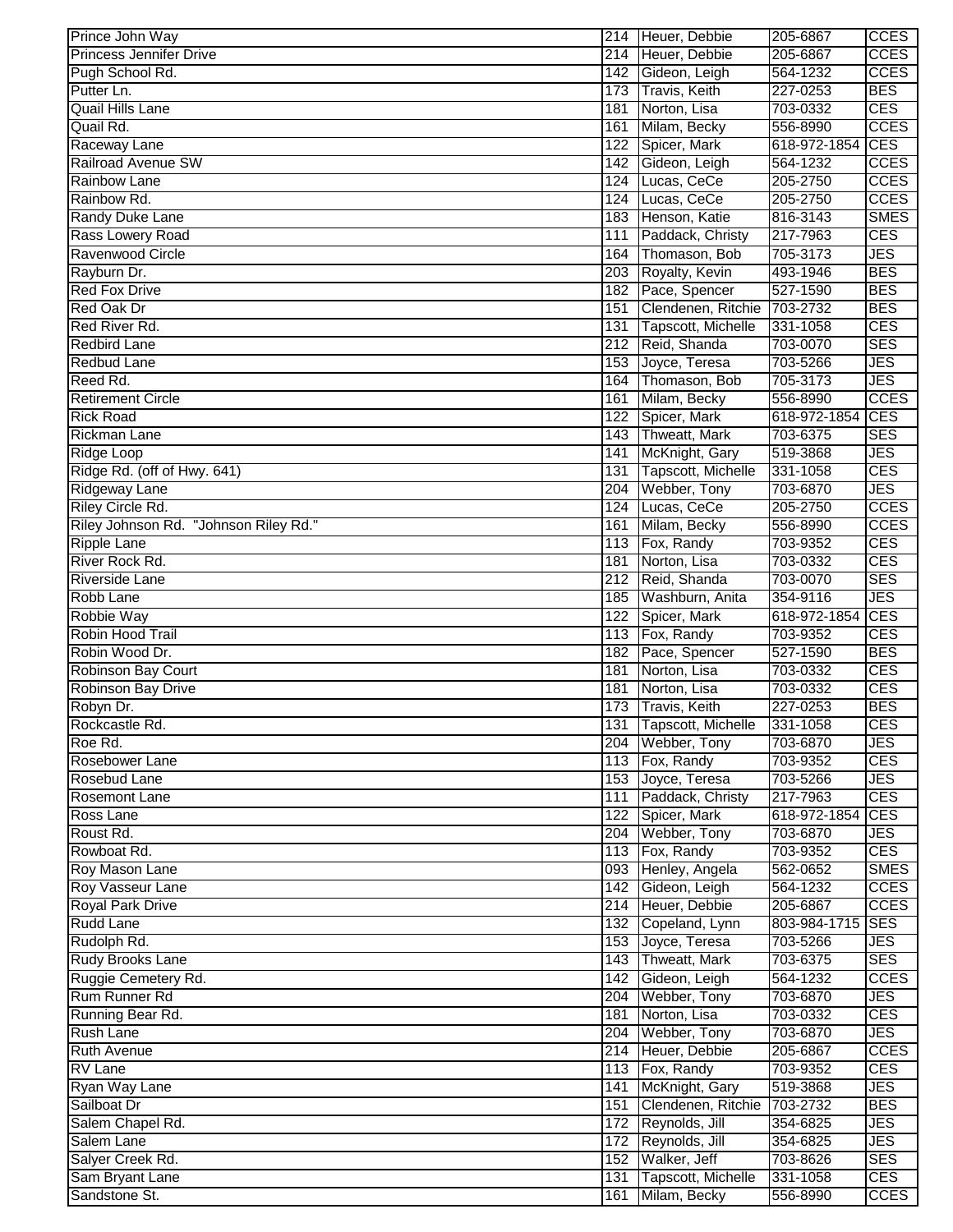| Sanshirl Dr.                                                            |     | 122 Spicer, Mark    | 618-972-1854 CES  |             |
|-------------------------------------------------------------------------|-----|---------------------|-------------------|-------------|
| Sassyland Subdivision                                                   | 144 | Morrison, Patty     | 703-6364          | JES         |
| Sattelite Lane                                                          | 161 | Milam, Becky        | 556-8990          | <b>CCES</b> |
| Scale Rd. (@ Whitetail Lane or Griggs School Rd to Pepsi Plant-Hwy 641) | 122 | Spicer, Mark        | 618-972-1854      | <b>CES</b>  |
| Scale Rd. (Hwy. 68 to Griggs School Rd.)                                |     | 152 Walker, Jeff    | 703-8626          | <b>SES</b>  |
| Scale Rd. (West of Sharpe School Rd.)                                   |     | 133 Reason, Marsha  | 703-6701          | <b>SES</b>  |
| Scale Road (Shawn Drive to Sharpe School Rd.)                           |     | 202 Scott, Karen    | 493-3134          | <b>SES</b>  |
| <b>Scales Lane</b>                                                      |     | 133 Reason, Marsha  | 703-6701          | <b>SES</b>  |
| Scarlett Dr.                                                            |     | 173 Travis, Keith   | 227-0253          | <b>BES</b>  |
| Scillion Drive (See Cypress Lakes RV Park)                              | 201 | Bollinger, Christy  | 703-1750          | <b>CCES</b> |
| Scottie Henson Lane                                                     | 172 | Reynolds, Jill      | 354-6825          | JES         |
| Seibert Lane                                                            | 142 | Gideon, Leigh       | 564-1232          | <b>CCES</b> |
| Seldon Rd.                                                              | 204 | Webber, Tony        | 703-6870          | JES         |
| Senate Lane                                                             | 172 | Reynolds, Jill      | 354-6825          | JES         |
| Senatorial Ave.                                                         | 182 | Pace, Spencer       | 527-1590          | <b>BES</b>  |
| Seneca Ct.                                                              | 114 | Watson, Lee         | 519-7141          | <b>BES</b>  |
| Serenity Shores Rd.                                                     | 164 | Thomason, Bob       | 705-3173          | JES         |
| <b>Serenity Shores Subdivision</b>                                      | 164 | Thomason, Bob       | 705-3173          | JES         |
| Seven Oaks Lane                                                         | 131 | Tapscott, Michelle  | 331-1058          | CES         |
| Shady Hill Dr.                                                          | 173 | Travis, Keith       | 227-0253          | <b>BES</b>  |
| <b>Shannon Drive</b>                                                    | 184 | Howard, Shari       | 703-0484          | <b>CES</b>  |
| Shar Cal Rd. (Between Little Cypress and Redbird)                       |     | 212 Reid, Shanda    | 703-0070          | <b>SES</b>  |
| Shar Cal Rd. (not needed at this time)                                  |     | 124 Lucas, CeCe     | 205-2750          | <b>CCES</b> |
| Sharpe Elva Rd.                                                         |     | 133 Reason, Marsha  | 703-6701          | <b>SES</b>  |
| Sharpe School Road/Hwy. 1042                                            |     | 132 Copeland, Lynn  | 803-984-1715 SES  |             |
| Sharpe School Road/Hwy. 1042                                            |     | 143 Thweatt, Mark   | 703-6375          | <b>SES</b>  |
| Sharpe School Road/Hwy. 1042 (North of Hwy 62)                          |     | 212 Reid, Shanda    | 703-0070          | <b>SES</b>  |
| Shasta Lane                                                             | 181 | Norton, Lisa        | 703-0332          | CES         |
| <b>Shawn Drive</b>                                                      | 133 | Reason, Marsha      | 703-6702          | <b>SES</b>  |
| Shawnee Bay Rd.                                                         | 164 | Thomason, Bob       | 705-3173          | JES         |
| Shelby McCallum Dr.                                                     | 182 | Pace, Spencer       | 527-1590          | <b>BES</b>  |
| <b>Shelton Lane</b>                                                     | 141 | McKnight, Gary      | 519-3868          | JES         |
| Shemwell Cemetary Rd.                                                   | 162 | Gutridge, Bruce     | 740-334-9728      | <b>SMES</b> |
| Shenandoah Lane                                                         | 134 | Williams, Kandi     | 748-9231          | <b>CES</b>  |
| <b>Sherwood Drive</b>                                                   | 113 | Fox, Randy          | 703-9352          | <b>CES</b>  |
| Shoemaker Rd.                                                           | 141 | McKnight, Gary      | 519-3868          | JES         |
| Shore Lane                                                              | 164 | Thomason, Bob       | 705-3173          | JES         |
| Short Line Rd.                                                          |     | 181 Norton, Lisa    | 703-0332          | CES         |
| Short Rd.                                                               |     | 164 Thomason, Bob   | 705-3173          | JES         |
| Sid Darnall Rd (4 lane to Elem only)                                    |     | 163 Mathis, Deb     | 703-7111          | <b>SMES</b> |
| Sid Darnall Rd                                                          |     | 213 Romero, David   | 931-561-6838 SMES |             |
| Sierra Lane                                                             |     | 134 Williams, Kandi | 748-9231          | CES         |
| Signal Hill Rd.                                                         | 181 | Norton, Lisa        | 703-0332          | <b>CES</b>  |
| Sills Lane                                                              |     | 184 Howard, Shari   | 703-0484          | <b>CES</b>  |
| <b>Silver Trail</b>                                                     |     | 134 Williams, Kandi | 748-9231          | CES         |
| Sinbad Rd.                                                              | 204 | Webber, Tony        | 703-6870          | JES         |
| <b>Sir Charles Court</b>                                                |     | 214 Heuer, Debbie   | 205-6867          | <b>CCES</b> |
| <b>Sir Rogers Drive</b>                                                 |     | 113 Fox, Randy      | 703-9352          | CES         |
| Sirls Rd. (Walk to Gardner Rd)                                          |     | 153 Joyce, Teresa   | 703-5266          | JES         |
| Slaughter Rd.                                                           | 211 | Beard, Lisa         | 252-6117          | <b>SMES</b> |
| Slaughter Rd. (from Dogtown to Fulks Rd.)                               |     | 182 Pace, Spencer   | 527-1590          | <b>BES</b>  |
| <b>Sledd Creek Drive</b>                                                | 131 | Tapscott, Michelle  | 331-1058          | CES         |
| Slickback Rd. (from Church Grove Rd. to Mayfield Hwy. A.M.)             |     | 114 Watson, Lee     | 519-7141          | <b>BES</b>  |
|                                                                         |     |                     |                   |             |
| Slickback Rd. (Hwy. 402 to Wadesboro Rd.)                               |     | 213 Romero, David   | 931-561-6838 SMES |             |
| Slickback Rd. (North end only)                                          |     | 162 Gutridge, Bruce | 740-334-9728 SMES |             |
| Slickback Rd. (Wadesboro Rd. to Church Grove Rd.)                       |     | 183 Henson, Katie   | 816-3143          | <b>SMES</b> |
| Sloan Lane                                                              |     | 172 Reynolds, Jill  | 354-6825          | JES         |
| <b>Small Lane</b>                                                       |     | 204 Webber, Tony    | 703-6870          | JES         |
| Smith St.                                                               |     | 184 Howard, Shari   | 703-0484          | <b>CES</b>  |
| Soldier Creek Rd.                                                       |     | 162 Gutridge, Bruce | 740-334-9728      | <b>SMES</b> |
| Sonnet Lane                                                             |     | 134 Williams, Kandi | 748-9231          | <b>CES</b>  |
| Southern Komfort Rd.                                                    |     | 164 Thomason, Bob   | 705-3173          | JES         |
| Southwood Drive                                                         | 181 | Norton, Lisa        | 703-0332          | CES         |
| <b>Sparrow Lane</b>                                                     | 181 | Norton, Lisa        | 703-0332          | CES         |
| <b>Spring Rd</b>                                                        |     | 153 Joyce, Teresa   | 703-5266          | JES         |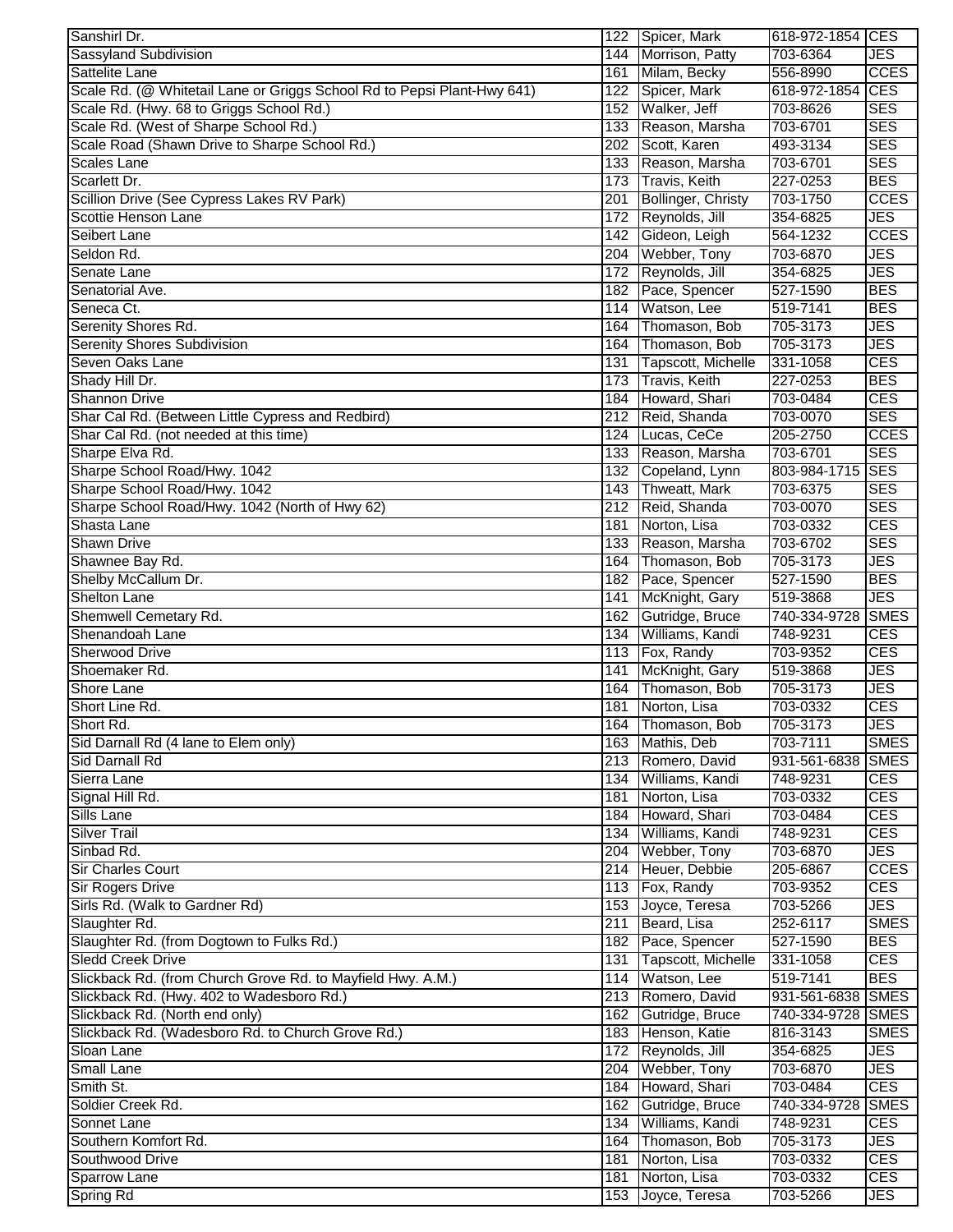| Spruce St                                                                      |            | 151 Clendenen, Ritchie 703-2732 |                      | <b>BES</b>               |
|--------------------------------------------------------------------------------|------------|---------------------------------|----------------------|--------------------------|
| Spur Number 1 Lane                                                             | 181        | Norton, Lisa                    | 703-0332             | <b>CES</b>               |
| Spur Number 2 Lane                                                             | 181        | Norton, Lisa                    | 703-0332             | <b>CES</b>               |
| Stacey Ln (will have to meet at the end of Grands Blvd/Marco Dr. intersection) | 122        | Spicer, Mark                    | 618-972-1854 CES     |                          |
| Stagner Lane                                                                   | 143        | Thweatt, Mark                   | 703-6375             | <b>SES</b>               |
| Stallons Rd.                                                                   |            | 153 Joyce, Teresa               | 703-5266             | <b>JES</b>               |
| Starboard Rd.                                                                  |            | 113 Fox, Randy                  | 703-9352             | <b>CES</b>               |
| Starks Cem. Rd.                                                                | 211        | Beard, Lisa                     | 252-6117             | <b>SMES</b>              |
| Steamboat Rd.                                                                  |            | 113 Fox, Randy                  | 703-9352             | <b>CES</b>               |
| Steeple Chase Lane                                                             | 184        | Howard, Shari                   | 703-0484             | <b>CES</b>               |
| Steve Poole Rd                                                                 |            | 172 Reynolds, Jill              | 354-6825             | <b>JES</b>               |
| <b>Stewart Drive</b>                                                           | 134        | Williams, Kandi                 | 748-9231             | <b>CES</b>               |
| Stice Cemetery Rd.                                                             | 181        | Norton, Lisa                    | 703-0332             | <b>CES</b>               |
| Stonebridge Drive                                                              | 124        | Lucas, Cece                     | 205-2750             | <b>CCES</b>              |
| Story Rd.                                                                      | 122        | Spicer, Mark                    | 618-972-1854         | <b>CES</b>               |
| Stroud Rd.                                                                     | 204        | Webber, Tony                    | 703-6870             | <b>JES</b>               |
| Styers Cem. Lane                                                               | 163        | Mathis, Deb                     | 703-7111             | <b>SMES</b>              |
| Subdivision Rd.                                                                | 164        | Thomason, Bob                   | 705-3173             | <b>JES</b>               |
| Summers Rd.                                                                    | 164        | Thomason, Bob                   | 705-3173             | <b>JES</b>               |
| Sun Valley Rd.                                                                 | 164        | Thomason, Bob                   | 705-3173             | <b>JES</b>               |
| Sunset Ct. (Can pick up at Hidden Lake Dr.)                                    | 141        | McKnight, Gary                  | 519-3868             | <b>JES</b>               |
| Sunset Dr.                                                                     | 121        | Dema, Janet                     | 224-938-8973         | <b>BES</b>               |
| Sunset Lane                                                                    | 113        | Fox, Randy                      | 703-9352             | <b>CES</b>               |
| <b>Sunshine Acres</b>                                                          | 122        | Spicer, Mark                    | 618-972-1854 CES     |                          |
| Sunshine Acres Ext. Rd.<br>Sunshine Acres Rd.                                  | 122        | Spicer, Mark                    | 618-972-1854 CES     |                          |
|                                                                                |            | 122 Spicer, Mark                | 618-972-1854         | <b>CES</b>               |
| <b>Suwanee Circle</b>                                                          | 131        | Tapscott, Michelle              | 331-1058             | <b>CES</b><br><b>BES</b> |
| Sycamore Dr.                                                                   | 182        | Pace, Spencer<br>Fox, Randy     | 527-1590             | <b>CES</b>               |
| Sylvania Terrace Lane<br>Symsonia Hwy                                          | 113<br>203 | Royalty, Kevin                  | 703-9352<br>493-1946 | <b>BES</b>               |
| Taft Rd.                                                                       | 134        | Williams, Kandi                 | 748-9231             | <b>CES</b>               |
| Tanglewood Estates (Meet on Hwy 68)                                            | 153        | Joyce, Teresa                   | 703-5266             | <b>JES</b>               |
| Tara Ct.                                                                       | 173        | Travis, Keith                   | 519-3207             | <b>BES</b>               |
| <b>Tatum Lane</b>                                                              | 185        | Washburn, Anita                 | 354-9116             | <b>JES</b>               |
| Tatumsville Hwy./Hwy. 1422 (1741 T'ville & Northridge Sub. to Moors Camp Hwy.) | 134        | Williams, Kandi                 | 748-9231             | <b>CES</b>               |
| Tatumsville Hwy./Hwy. 1422 (Hwy. 641 to before house #1741 T'ville Hwy)        | 181        | Norton, Lisa                    | 703-0332             | <b>CES</b>               |
| <b>Taylor Drive</b>                                                            | 181        | Norton, Lisa                    | 703-0332             | <b>CES</b>               |
| <b>Telegraph Avenue</b>                                                        | 184        | Howard, Shari                   | 703-0484             | <b>CES</b>               |
| Texas Gas Lane                                                                 |            | 143 Thweatt, Mark               | 703-6375             | <b>SES</b>               |
| The Cove Lane                                                                  |            | 113 Fox, Randy                  | 703-9352             | <b>CES</b>               |
| Thompson Circle (off Watkins St. by Hardin Trailer Ln.)                        |            | 171 Webber, Beverly             | 703-3478             | <b>JES</b>               |
| Thorn Rd.                                                                      |            | 181 Norton, Lisa                | 703-0332             | <b>CES</b>               |
| <b>Tiger Lane</b>                                                              |            | 143 Thweatt, Mark               | 703-6375             | <b>SES</b>               |
| <b>Tim Henderson Lane</b>                                                      | 144        | Morrison, Patty                 | 703-6364             | JES                      |
| <b>Timber Bend Road</b>                                                        |            | Not in the County               |                      |                          |
| <b>Timmons Lane</b>                                                            | 181        | Norton, Lisa                    | 703-0332             | <b>CES</b>               |
| <b>Tina Trail</b>                                                              |            | 134 Williams, Kandi             | 748-9231             | <b>CES</b>               |
| Tom Lane Rd.                                                                   |            | 162 Gutridge, Bruce             | 740-334-9728 SMES    |                          |
| Tom Prather Church Road                                                        |            | 162 Gutridge, Bruce             | 740-334-9728 SMES    |                          |
| <b>Tomahawk Trail</b>                                                          |            | 122 Spicer, Mark                | 618-972-1854 CES     |                          |
| Toy York Rd. (Dowdy Cem. Rd. to Hwy. 641)                                      |            | 183 Henson, Katie               | 816-3143             | <b>SMES</b>              |
| Toy York Rd. (Dowdy Cem. Rd. to Sid Darnell Rd.)                               |            | 162 Gutridge, Bruce             | 740-334-9728 SMES    |                          |
| <b>Tracy Leigh Lane</b>                                                        |            | 143 Thweatt, Mark               | 703-6375             | <b>SES</b>               |
| <b>Tracys Lane</b>                                                             |            | 151 Clendenen, Ritchie          | 703-2732             | <b>BES</b>               |
| <b>Travis Lane</b>                                                             |            | 164 Thomason, Bob               | 705-3173             | <b>JES</b>               |
| <b>Travis Way</b>                                                              |            | 164 Thomason, Bob               | 705-3173             | <b>JES</b>               |
| <b>Traylor Drive</b>                                                           |            | 134 Williams, Kandi             | 748-9231             | <b>CES</b>               |
| Treasure Island Rd.                                                            |            | 204 Webber, Tony                | 703-6870             | <b>JES</b>               |
| <b>Tree Top Lane</b>                                                           |            | 134 Williams, Kandi             | 748-9231             | <b>CES</b>               |
| <b>Trent Lane</b>                                                              |            | 184 Howard, Shari               | 703-0484             | <b>CES</b>               |
| Tri State Rd.                                                                  |            | 184 Howard, Shari               | 205-2750             | <b>CES</b>               |
| Triangle Club Rd.                                                              |            | 181 Norton, Lisa                | 703-0332             | <b>CES</b>               |
| <b>Trout Road/Old Trout Road</b>                                               |            | 183 Henson, Katie               | 816-3143             | <b>SMES</b>              |
| Tubbs Rd.                                                                      |            | 172 Reynolds, Jill              | 354-6825             | <b>JES</b>               |
| <b>Tucker Lane</b>                                                             | 122        | Spicer, Mark                    | 618-972-1854 CES     |                          |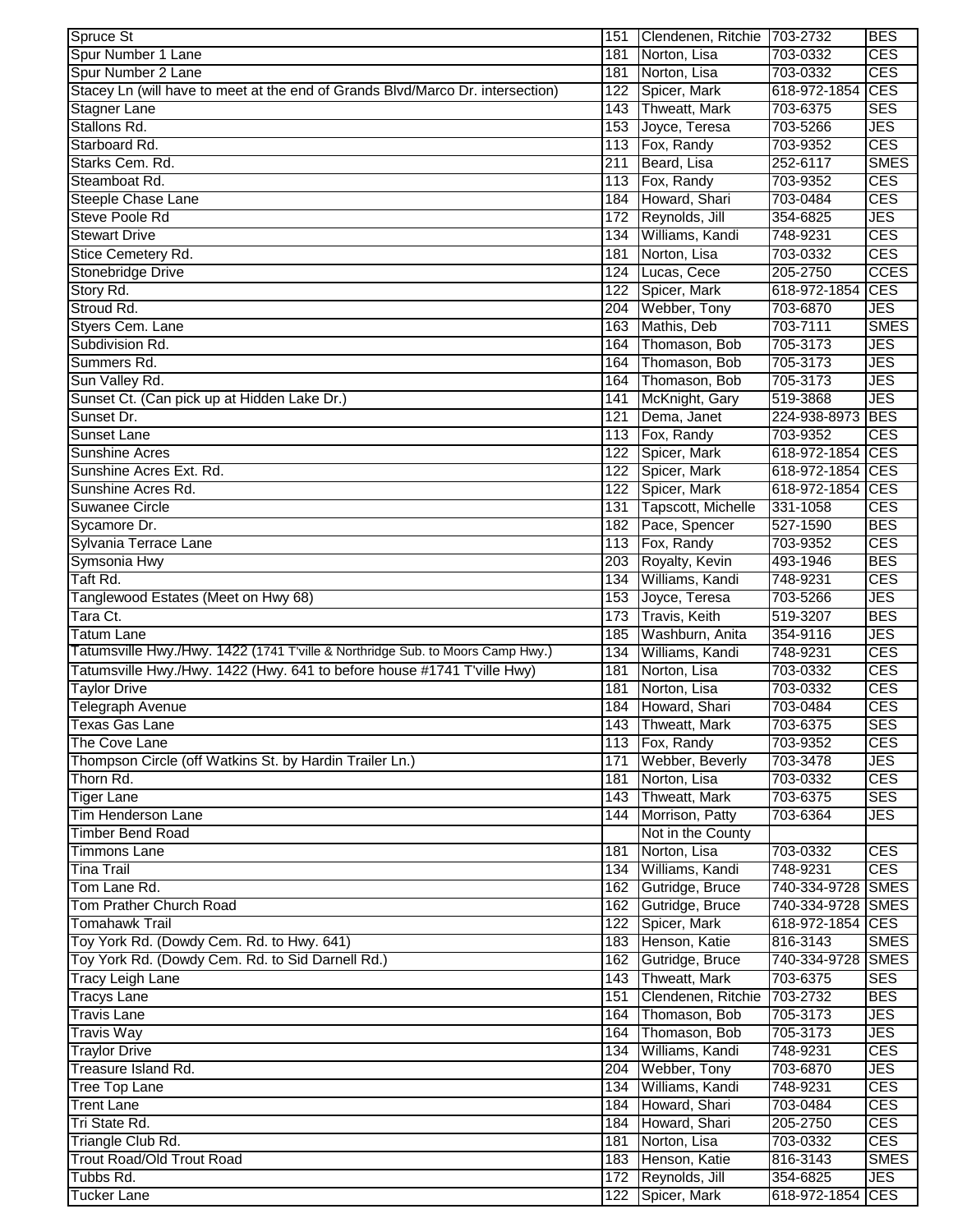| <b>Turkey Trot Trail</b>                                                   |     | 122 Spicer, Mark     | 618-972-1854 CES  |             |
|----------------------------------------------------------------------------|-----|----------------------|-------------------|-------------|
| Turner Trailer Park Lane (off Tubbs Rd.)                                   |     | 172 Reynolds, Jill   | 354-6825          | <b>JES</b>  |
| <b>Union Cemetery Lane</b>                                                 |     | 111 Paddack, Christy | 217-7963          | CES         |
| <b>Union Hill Road</b>                                                     |     | 093 Henley, Angela   | 562-0652          | <b>SMES</b> |
| Union Ridge Rd.                                                            | 141 | McKnight, Gary       | 519-3868          | <b>JES</b>  |
| <b>United Lane</b>                                                         | 204 | Webber, Tony         | 703-6870          | <b>JES</b>  |
| Valhalla Drive                                                             | 134 | Williams, Kandi      | 748-9231          | <b>CES</b>  |
| Valley Rd.                                                                 | 182 | Pace, Spencer        | 527-1590          | <b>BES</b>  |
| Valley Rd. (Little Bear)                                                   | 181 | Norton, Lisa         | 703-0332          | CES         |
| Van Pitt Rd.                                                               | 162 | Gutridge, Bruce      | 740-334-9728 SMES |             |
| Vanzora Rd. (North of Houser Rd.)                                          | 162 | Gutridge, Bruce      | 740-334-9728 SMES |             |
|                                                                            |     |                      |                   |             |
| Vanzora Rd. (South of Houser Rd.)                                          | 162 | Gutridge, Bruce      | 740-334-9728 SMES |             |
| Vaughn's Chapel Rd.                                                        | 202 | Scott, Karen         | 493-3134          | <b>SES</b>  |
| Vermeil Ln. (Off Capps Springs Rd.)                                        | 164 | Thomason, Bob        | 705-3173          | <b>JES</b>  |
| Vicksburg Estate Rd.                                                       | 111 | Paddack, Christy     | 217-7963          | <b>CES</b>  |
| Victor Darnell Rd.                                                         | 164 | Thomason, Bob        | 705-3173          | <b>JES</b>  |
| Victoria Court                                                             | 202 | Scott, Karen         | 493-3134          | <b>SES</b>  |
| Village Rd.                                                                | 144 | Morrison, Patty      | 703-6364          | <b>JES</b>  |
| <b>Vine Street</b>                                                         | 184 | Howard, Shari        | 703-0484          | <b>CES</b>  |
| <b>Vista Drive</b>                                                         | 113 | Fox, Randy           | 703-9352          | <b>CES</b>  |
| Wadesboro Rd. (Houser Rd. to Elva Rd.) (Mayfield Hwy. to Harvey Dowdy Rd.) | 163 | Mathis, Deb          | 703-7111          | <b>SMES</b> |
| Wadesboro Rd. (Hwy. 402 to New Zion Church)                                |     | 213 Romero, David    | 931-561-6838 SMES |             |
| Wadesboro Rd. (Mayfield Hwy. to Slickback Rd.)                             | 162 | Gutridge, Bruce      | 740-334-9728 SMES |             |
| Wadesboro Rd. N (from Elva to Oak Level Rd)                                | 121 | Dema, Janet          | 224-938-8973 BES  |             |
| <b>Waldrop Lane</b>                                                        | 212 | Reid, Shanda         | 703-0070          | <b>SES</b>  |
| Walker Rd.                                                                 | 184 | Howard, Shari        | 703-0484          | <b>CES</b>  |
|                                                                            |     | Williams, Kandi      |                   | <b>CES</b>  |
| <b>Wallace Cemetery Lane</b>                                               | 134 |                      | 748-9231          |             |
| Walnut Ct. (All students A.M.)                                             | 182 | Pace, Spencer        | 527-1590          | <b>BES</b>  |
| Walnut Ct. (Elementary and Middle only P.M.)                               | 182 | Pace, Spencer        | 527-1590          | <b>BES</b>  |
| Walnut Ct. (High School only P.M.)                                         | 173 | Travis, Keith        | 227-0253          | <b>BES</b>  |
| Walnut Grove Rd. (North)                                                   | 211 | Beard, Lisa          | 252-6117          | <b>SMES</b> |
| Walnut St.                                                                 | 112 | Beeler, Carla        | 331-1989          | <b>CCES</b> |
| Walnut St. (from Mayfield Hwy to Oak Level Rd)                             | 123 | Dukes, Royce         | 227-5590          | <b>BES</b>  |
| Walnut St. (from Mayfield Hwy to W. 13th)                                  | 182 | Pace, Spencer        | 527-1590          | <b>BES</b>  |
| Walnut St. (from Mayfield Hwy to Walnut Street Baptist Church)             | 173 | Travis, Keith        | 227-0253          | <b>BES</b>  |
| Walter Jennings Rd.                                                        | 152 | Walker, Jeff         | 703-8626          | <b>SES</b>  |
| Walters Rd.                                                                | 151 | Clendenen, Ritchie   | 703-2732          | <b>BES</b>  |
| <b>Walton Lane</b>                                                         |     | 181 Norton, Lisa     | 703-0332          | CES         |
| Warnick Rd.                                                                |     | 132 Copeland, Lynn   | 803-984-1715 SES  |             |
| Washburn Rd.                                                               |     | 141 McKnight, Gary   | 519-3868          | <b>JES</b>  |
| Watkins Cemetery Rd.                                                       |     | 184 Howard, Shari    | 703-0484          | <b>CES</b>  |
| Watkins St.                                                                | 171 | Webber, Beverly      | 703-3478          | <b>SMES</b> |
| Way Lane                                                                   |     | 184 Howard, Shari    | 703-0484          | <b>CES</b>  |
|                                                                            |     |                      |                   |             |
| Weatherwood                                                                | 121 | Dema, Janet          | 224-938-8973 BES  |             |
| <b>Webster Lane</b>                                                        |     | 202 Scott, Karen     | 493-3134          | <b>SES</b>  |
| Wedge Dr.                                                                  |     | 173 Travis, Keith    | 227-0253          | <b>BES</b>  |
| Wedgewood Lane                                                             |     | 114 Watson, Lee      | 519-7141          | <b>BES</b>  |
| <b>Wells Lane</b>                                                          | 181 | Norton, Lisa         | 703-0332          | <b>CES</b>  |
| <b>Wesley Drive</b>                                                        |     | 144 Morrison, Patty  | 703-6364          | <b>JES</b>  |
| West 1st Street                                                            |     | 161 Milam, Becky     | 556-8990          | <b>CCES</b> |
| West Oak Dr.                                                               |     | 114 Watson, Lee      | 519-7141          | <b>BES</b>  |
| West Unity Church Rd.                                                      |     | 204 Webber, Tony     | 703-6870          | <b>JES</b>  |
| Whippoorwill Cove Rd.                                                      |     | 164 Thomason, Bob    | 705-3173          | <b>JES</b>  |
| <b>Whippoorwill Drive</b>                                                  |     | 181 Norton, Lisa     | 703-0332          | <b>CES</b>  |
| Whispering Hills Rd.                                                       |     | 122 Spicer, Mark     | 618-972-1854 CES  |             |
| <b>Whistle Lane</b>                                                        |     | 113 Fox, Randy       | 703-9352          | <b>CES</b>  |
| White Dove Lane                                                            | 181 | Norton, Lisa         | 703-0332          | <b>CES</b>  |
| White Oak Lane                                                             |     | 214 Heuer, Debbie    | 205-6867          | <b>CCES</b> |
| Whitetail Rd.                                                              |     | 122 Spicer, Mark     | 618-972-1854 CES  |             |
| <b>Wildcat Lane</b>                                                        |     | 143 Thweatt, Mark    | 703-6375          | <b>SES</b>  |
| Wildwood Acres/Lane                                                        |     | 185 Washburn, Anita  | 354-9116          | <b>JES</b>  |
|                                                                            |     |                      |                   |             |
| Wildwood Circle Rd.                                                        |     | 113 Fox, Randy       | 703-9352          | <b>CES</b>  |
| <b>Wilkins Road</b>                                                        |     | 093 Henley, Angela   | 562-0652          | <b>SMES</b> |
| <b>Wilkshire Drive</b>                                                     |     | 113 Fox, Randy       | 703-9352          | <b>CES</b>  |
| Will Thom Ln.                                                              |     | 203 Royalty, Kevin   | 493-1946          | <b>BES</b>  |